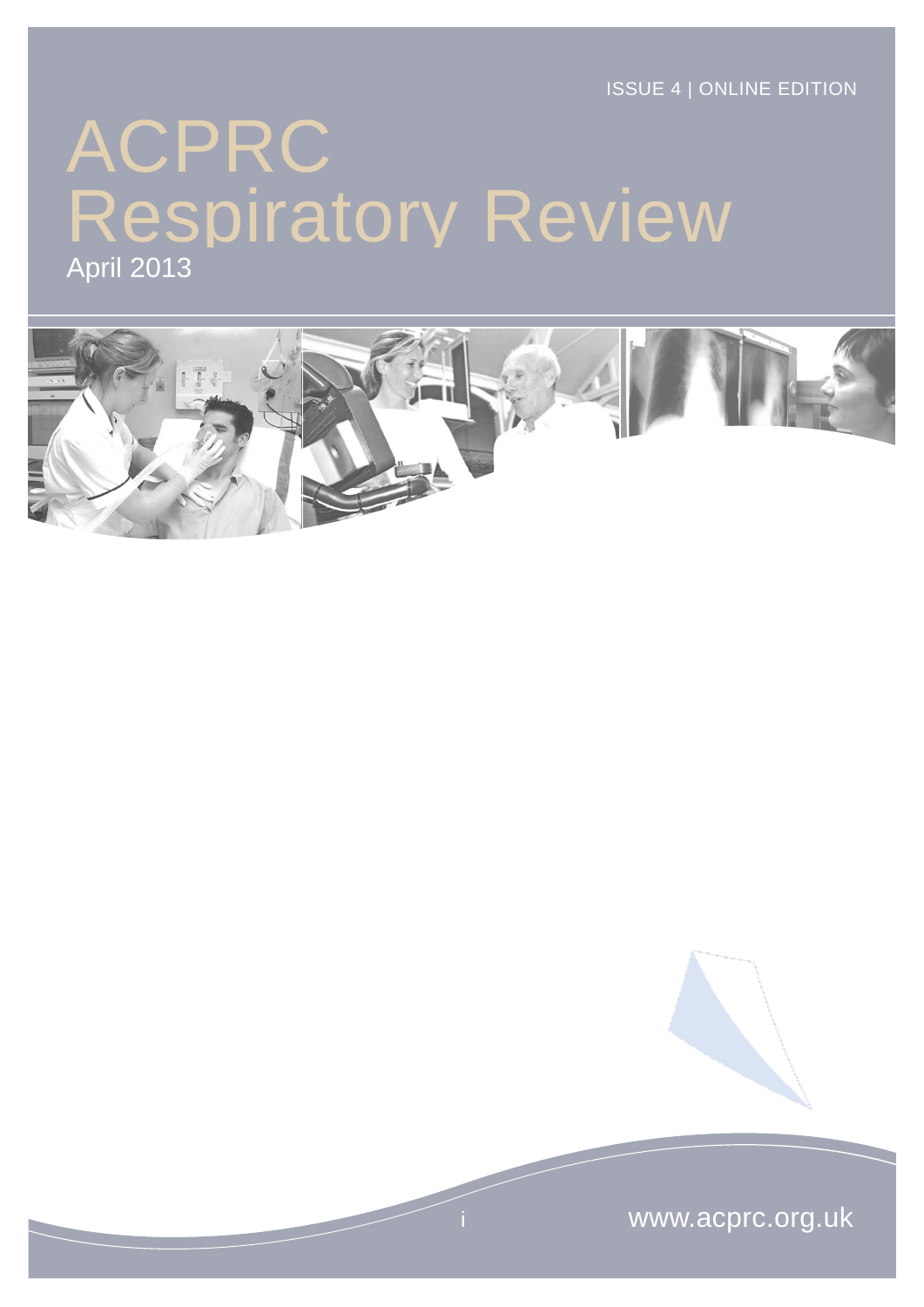

Welcome to the Respiratory Review for July to December 2012. The ACPRC would like to thank reviewers for their ongoing commitment to this publication.

**Robyn Stiger -** RESPIRATORY REVIEW EDITOR [robynstiger@brookes.ac.uk](mailto:robynstiger@brookes.ac.uk)

Journals and Reviewers

Alex Long Amy Bendall April Thompson Cathy Sandsund Claire Bradley

Claire Nowell Ema Swingwood Fidelma Moran Harriet Shannon Holly Gilbert

Izzie Easton Jane Toms Joseph Middleton Kerry Archer May Nel Nicki Garner

Nikki Webster Rachel Harding Robyn Stiger Rosalie Bennett Trudy Reeve Una Jones

American Journal of Critical Care American Journal of Respiratory and Critical Care Medicine Anaesthesia Archives of Physical Medicine and Rehabilitation BMJ British Journal of Anaesthesia Chest Chronic Respiratory Disease Cochrane Systematic Reviews Critical Care Medicine European Respiratory Journal Heart and Lung Intensive Care Medicine Journal of ACPRC Journal of Advanced Nursing Journal of American Medical Association Journal of Cardiopulmonary Rehabilitation and Prevention Journal of Chronic Obstructive Pulmonary Disease Journal of Critical Care Journal of Cystic Fibrosis Journal of Intensive Care Medicine Journal of Neurology, Neurosurgery and Psychiatry Journal of Physiotherapy Journal of Rehabilitation Medicine Lancet Neurology New England Journal of Medicine New Zealand Journal of Physiotherapy Open Respiratory Medicine Journal Pediatric Critical Care Medicine Pediatric Pulmonology Physical Therapy Physical Therapy Reviews Physiotherapy Physiotherapy Canada Physiotherapy Research International Physiotherapy Theory and Practice Respiration Respiratory Medicine Respiratory Physiology and Neurobiol Respiratory Resear **Thorax** 

### ii www.acprc.org.uk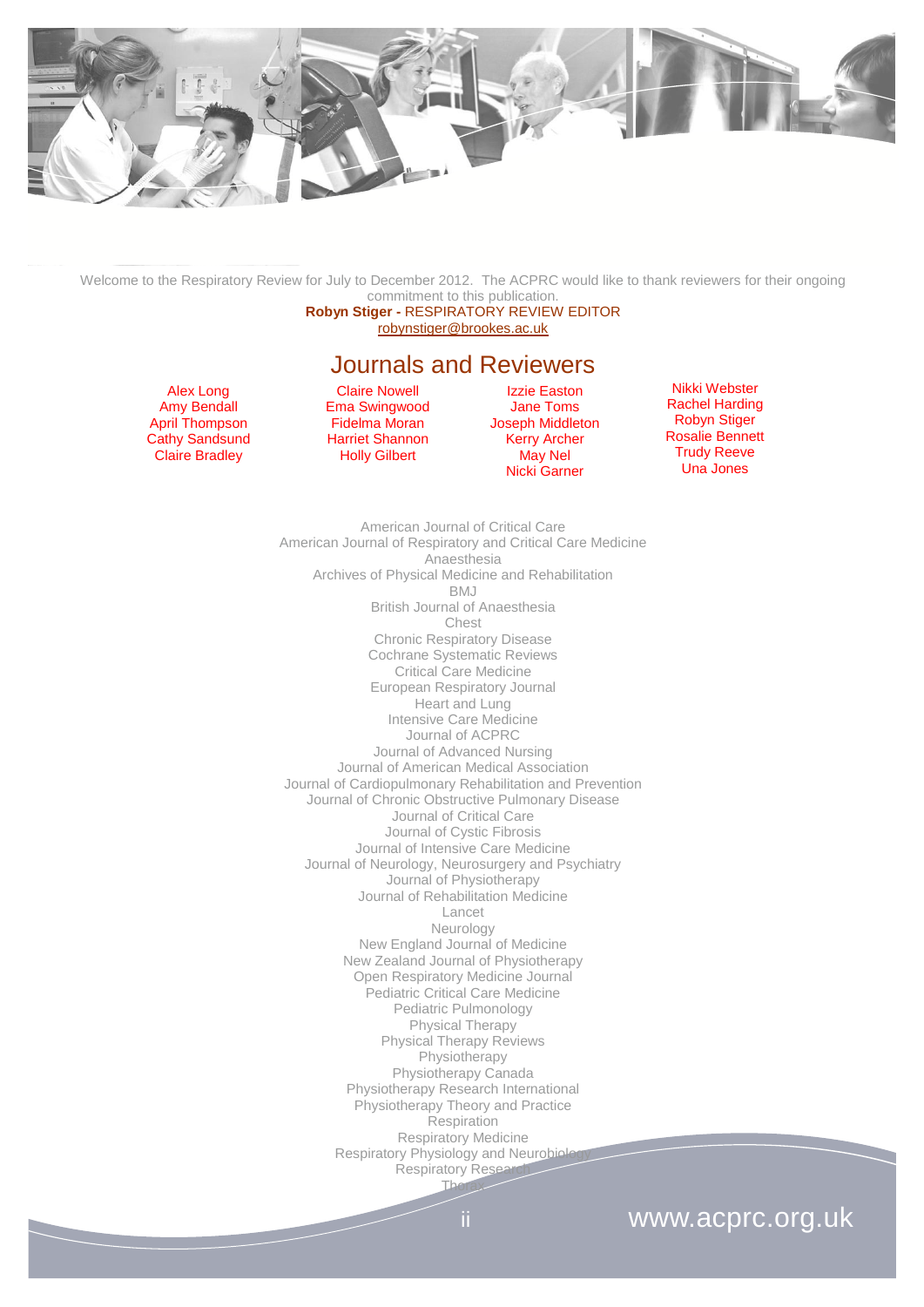# **INDEX OF TOPICS**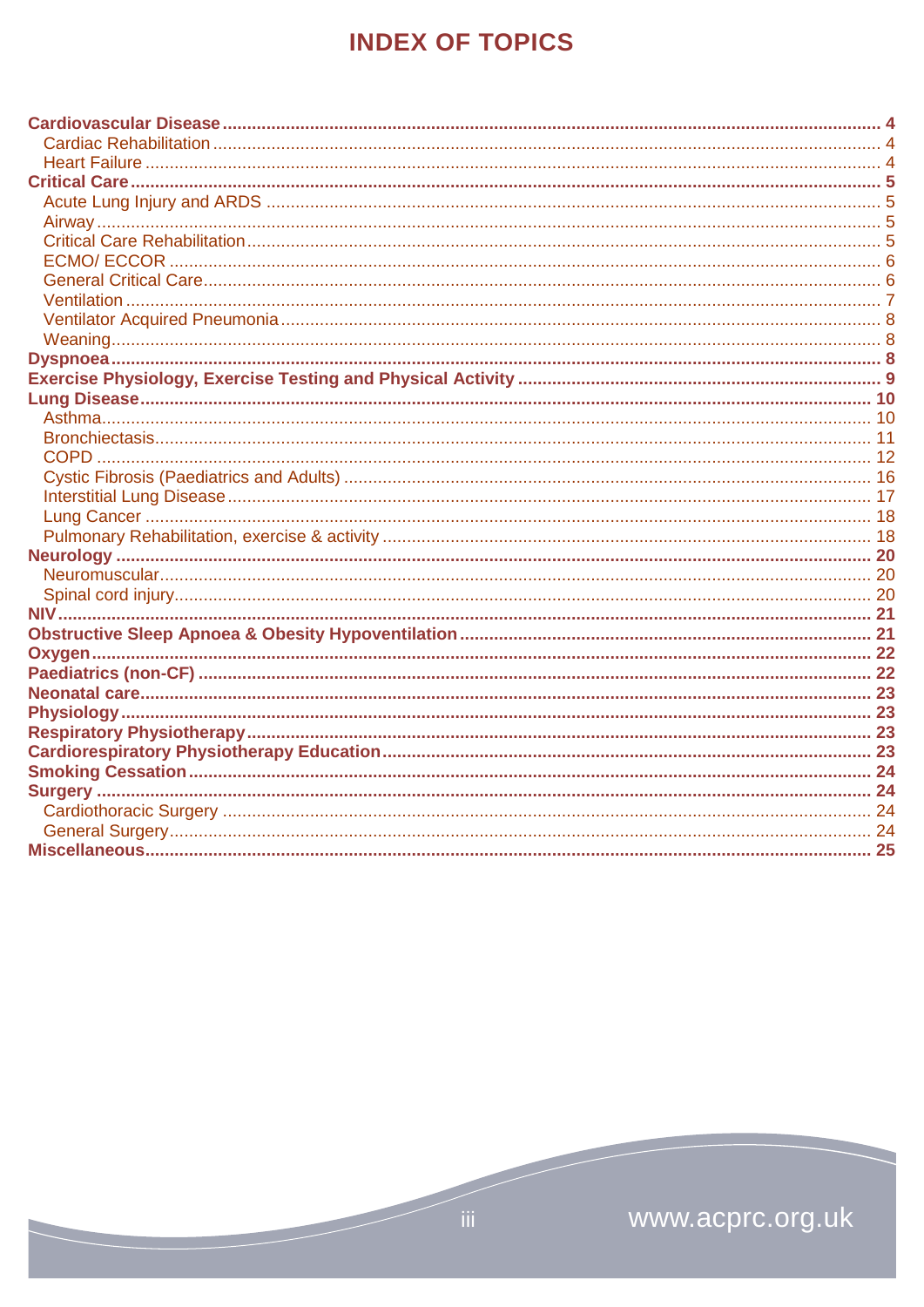### <span id="page-3-0"></span>**Cardiovascular Disease**

VAN EEDEN, S., LEIPSIC, J., MAN, S.F.P. & SIN, D. 2012. The Relationship between Lung Inflammation and Cardiovascular Disease. *Am. J. Respir. Crit. Care Med,* 186 (1), 11-16. [Abstract](http://ajrccm.atsjournals.org/content/186/1/11.abstract) 

### <span id="page-3-1"></span>**Cardiac Rehabilitation**

### BELLET, R., ADAMS, L. & MORRIS, N. 2012. [The 6-minute walk test in outpatient cardiac](http://www.physiotherapyjournal.com/article/S0031-9406(12)00022-3/abstract)  [rehabilitation: validity,](http://www.physiotherapyjournal.com/article/S0031-9406(12)00022-3/abstract) reliability and responsiveness - A [systematic review.](http://www.physiotherapyjournal.com/article/S0031-9406(12)00022-3/abstract) *Physiotherapy,* 98(4), 277-286.

**[Abstract](http://www.physiotherapyjournal.com/article/S0031-9406(12)00022-3/abstract)** 

CHIARANDA, G., MYRES, J., MAZZONI, G. 2012.

Peak Oxygen Uptake Prediction from a Moderate, Perceptually Regulated, 1-km Treadmill Walk in Male Cardiac Patients. *Journal of Cardiopulmonary Rehabilitation & Prevention,* 32(5), 262-269. [Abstract](http://journals.lww.com/jcrjournal/Abstract/2012/09000/Peak_Oxygen_Uptake_Prediction_From_a_Moderate,.5.aspx)

MEZZANI, A., HAMM, L.F., JONES, A.M. et al. 2012.

Aerobic Exercise Intensity Assessment and Prescription in Cardiac Rehabilitation: A joint position statement of the European Association for Cardiovascular Prevention and Rehabilitation, and the Canadian Association of Cardiac Rehabilitation.

*Journal of Cardiopulmonary Rehabilitation & Prevention,* 32(6), 327-350. [Full text](http://journals.lww.com/jcrjournal/Fulltext/2012/11000/Aerobic_Exercise_Intensity_Assessment_and.1.aspx) 

STAUBER, S., SCHMID, J-P., SANER, H. 2012. A Comparison of Psychosocial Risk Factors Between 3 Groups of Cardiovascular Disease Patients Referred for Outpatient Cardiac Rehabilitation.

*Journal of Cardiopulmonary Rehabilitation & Prevention,* 32(4), 175-181. [Abstract](http://journals.lww.com/jcrjournal/toc/2012/07000)

SUTTON, E. J., ROLFE, D. E., LANDRY, M., et. al. 2012.

Cardiac rehabilitation and the therapeutic environment: the importance of physical, social, and symbolic safety for programme participation among women.

*Journal of Advanced Nursing*, 68, 1834–1846. [Abstract](http://onlinelibrary.wiley.com/doi/10.1111/j.1365-2648.2012.06041.x/abstract)

TSUI, C.K-Y., SHANMUGASEGARAM, S., JAMNIK, V., et al. 2012. Variation in Patient Perceptions of Healthcare Provider Endorsement of Cardiac Rehabilitation. *Journal of Cardiopulmonary Rehabilitation & Prevention,* 32(4), 192-197. **[Abstract](http://journals.lww.com/jcrjournal/Abstract/2012/07000/Variation_in_Patient_Perceptions_of_Healthcare.4.aspx)** 

### <span id="page-3-2"></span>**Heart Failure**

FREYSSIN, C., VERKINDT, C., PRIEUR, F. et al. 2012. Cardiac Rehabilitation in Chronic Heart Failure: Effect of an 8-Week, High-Intensity Interval Training Versus Continuous Training. *Archives of Physical Medicine and Rehabilitation,* 93(8), 1359-1364. [Abstract](http://www.archives-pmr.org/article/S0003-9993(12)00182-7/abstract)

HOUCHEN, L., WATT, A., BOYCE, S. & SINGH, S. 2012.

A pilot study to explore the effectiveness of "early" rehabilitation after a hospital admission for chronic heart failure.

*Physiotherapy Theory and Practice,* 28(5), 355– 358.

#### [Abstract](http://informahealthcare.com/doi/abs/10.3109/09593985.2011.621015)

JONES, J., McDERMOTT, C., NOWELS, C., et al. 2012

The experience of fatigue as a distressing symptom of heart failure. *Heart and Lung,* 41(5), 484-491. **[Abstract](http://www.heartandlung.org/article/S0147-9563(12)00141-0/abstract)** 

MAJORANA, A. 2012. Interval training confers greater gains than continuous training in people with heart failure. *Journal of physiotherapy*, 58(3), 199. **[Abstract](http://www.ncbi.nlm.nih.gov/pubmed/22884189)**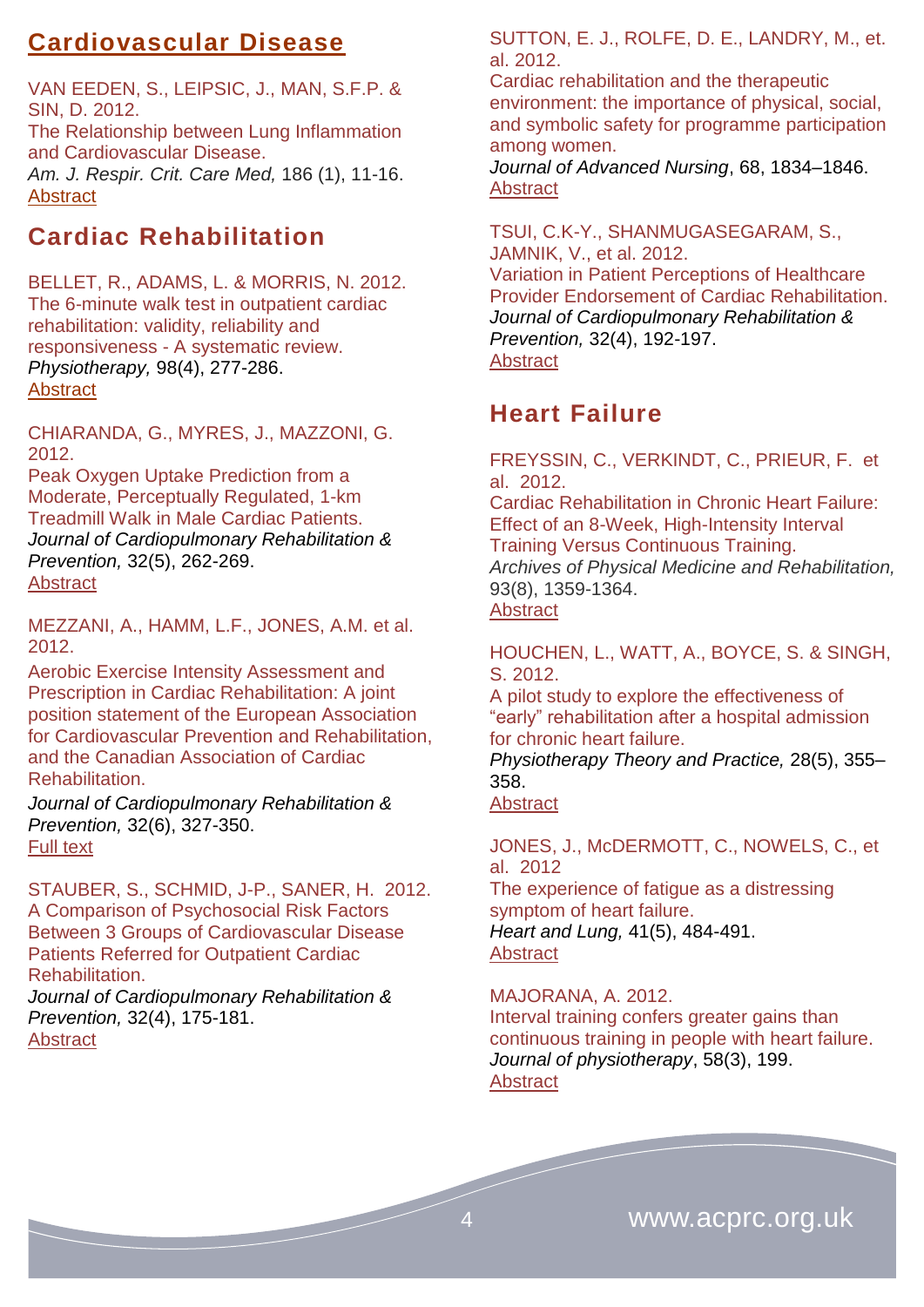MELLO, P.R., GUERRA, G.M., BORILE, S. et al. 2012.

Inspiratory Muscle Training Reduces Sympathetic Nervous Activity and Improves Inspiratory Muscle Weakness and Quality of Life in Patients with Chronic Heart Failure: A clinical trial.

*Journal of Cardiopulmonary Rehabilitation & Prevention,* 32(5), 255-261. [Abstract](http://journals.lww.com/jcrjournal/Abstract/2012/09000/Inspiratory_Muscle_Training_Reduces_Sympathetic.4.aspx)

PEPERA, G., SANDERCOCK, G., SLAON, R., et al. 2012.

Influence of step length on 6-minute walk test performance in patients with chronic heart failure.

*Physiotherapy,* 98(4), 325-329. **[Abstract](http://www.physiotherapyjournal.com/article/S0031-9406(11)00470-6/abstract)** 

VOELKEL, N.F., GOMEX-ARROYO, J., ABBATE, A., et al. 2012. Pathobiology of pulmonary arterial hypertension and right ventricular failure. *European Respiratory Journal,* 40, 1555-1565. **[Abstract](http://erj.ersjournals.com/content/40/6/1555.abstract)** 

WOLTZ, P., CHAPA, D., FRIEDMANN, E., et al. 2012. Effects of interventions on depression in heart failure: A systematic review. *Heart and Lung,* 41(5), 469-483. **[Abstract](http://www.heartandlung.org/article/S0147-9563(12)00251-8/abstract)** 

### <span id="page-4-0"></span>**Critical Care**

### <span id="page-4-1"></span>**Acute Lung Injury and ARDS**

AKBARSHAHI, H., ROSENDAHL A. H., WESTERGREN-THORSSON G. & ANDERSSON R. 2012. Acute lung injury in acute pancreatitis – Awaiting the big leap. *Respiratory medicine* 106(9), 1199-1210. [Abstract](http://www.resmedjournal.com/article/S0954-6111(12)00200-4/abstract)

CAMPOROTA, L., SMITH, J., BARRETT, N. & BEALE R. 2012.

Assessment of regional lung mechanics with electrical impedance tomography can determine the requirement for ECMO in patients with severe ARDS.

*Intensive Care Medicine, 38 (12), 2086-2087.* **[Abstract](http://icmjournal.esicm.org/journals/abstract.html?v=38&j=134&i=12&a=2701_10.1007_s00134-012-2701-2&doi)** 

FERGUSON, N.D., FAN, E., CAMPOROTA, L. et.al. 2012.

The Berlin definition of ARDS: an expanded rationale, justification, and supplementary material

*Intensive Care Medicine, 38(10),* 1573-1582. **[Abstract](http://link.springer.com/article/10.1007/s00134-012-2682-1)** 

SERPA NETA, A. S., CARDOSO, S.G., MANETTA, J. A., et al. 2012. Association between use of lung-protective ventilation with lower tidal volumes and clinical outcomes among patients without acute respiratory distress syndrome: A meta-analysis. *JAMA 308(16), 1651-1659.* **[Abstract](http://www.ncbi.nlm.nih.gov/pubmed/?term=assocaition+between+use+opf+lung-protective+ventialtion+with+lower+tidal+volumes+and+clinical)** 

### <span id="page-4-2"></span>**Airway**

McGRATH, B.A., BATE S.L., ATKINSON, D. & MOORE,J.A. 2012. Multidisciplinary guidelines for the management of tracheostomy and laryngectomy airway emergencies *Anaesthesia,* 67, 1025-1041. [Abstract](http://www.swetswise.com/eAccess/viewAbstract.do?articleID=166817268)

### <span id="page-4-3"></span>**Critical Care Rehabilitation**

BERNEY, S., HAINES, K., SKINNER , E. & DENEHY, L. 2012. Safety and feasibility of an exercise prescription approach to rehabilitation across the continuum of care for survivors of critical illness. *Physical Therapy*, 92, 1524-1535. **[Abstract](http://ptjournal.apta.org/content/92/12/1524.abstract)** 

DENEHY, L., BERNEY, S., WHITBURN, L. & EDBROOKE, L. 2012.

Quantifying physical activity levels of survivors of intensive care: a prospective observational study.

*Physical Therapy*, 92, 1507-1517. [Abstract](http://ptjournal.apta.org/content/92/12/1507.abstract)

HOPKINS, R., MILLER III, R., RODRIGUEZ, L. & SPUHLER, V. 2012.

Physical therapy on the wards after early physical activity and mobility in the intensive care unit.

*Physical Therapy*, 92, 1518-1523. **[Abstract](http://ptjournal.apta.org/content/92/12/1518.abstract)**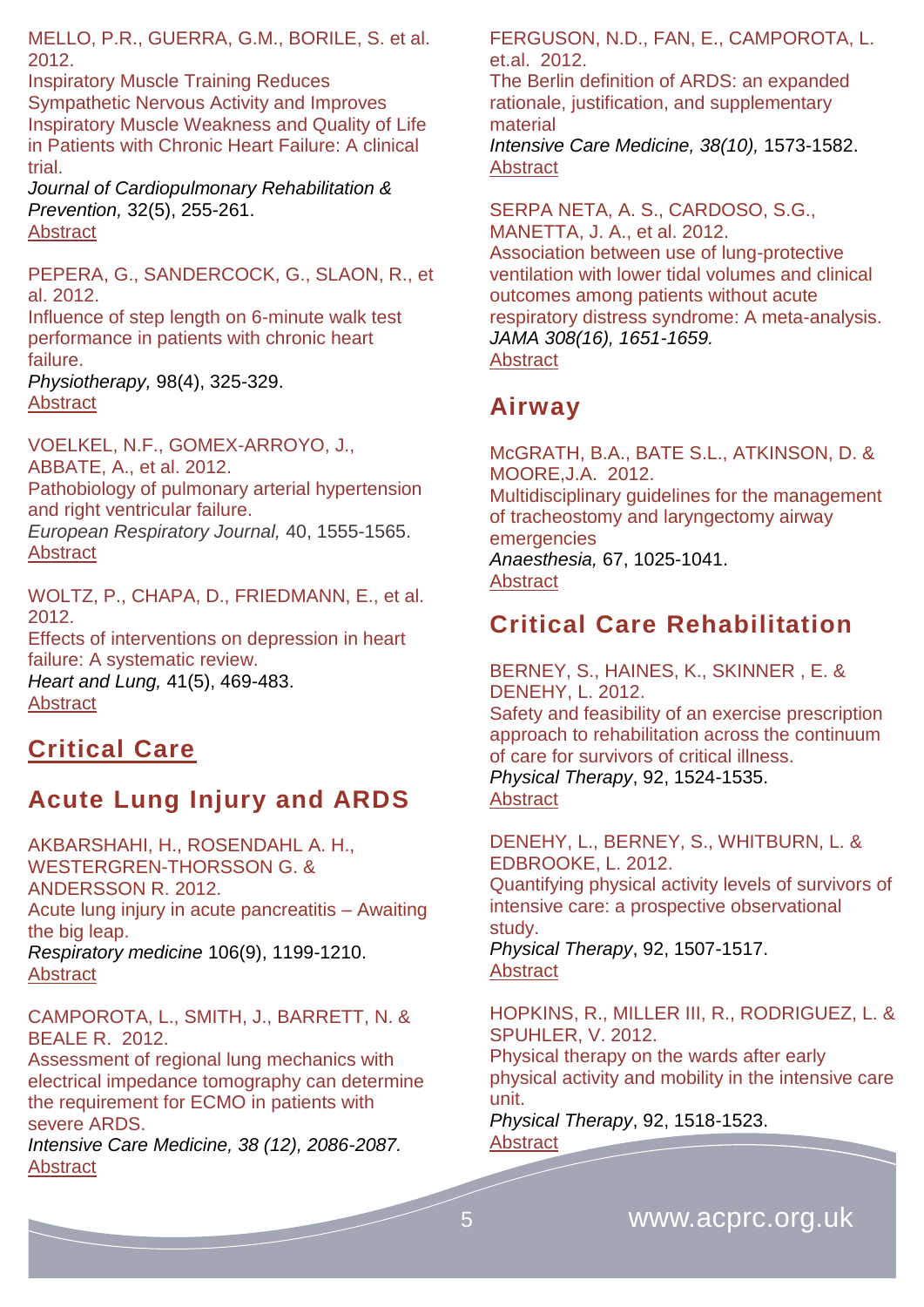HOPKINS, R., SUCHYTA, M., FARRER, T. & NEEDHAM, D. 2012. Improving Post–Intensive Care Unit Neuropsychiatric Outcomes Understanding Cognitive Effects of Physical Activity. *Am. J. Respir. Crit. Care Med*, 186 (12), 1220- 1228. **[Abstract](http://ajrccm.atsjournals.org/content/186/12/1220.abstract)** 

KEEN. C. 2012. Early rehabilitation of critical care patients: A review of the literature since 2009. *Journal of the ACPRC,* 44, 42-51. [Full text PDF](http://www.acprc.org.uk/dmdocuments/RBH%20Journal%202012.pdf)

KHO, M., TRUONG, A., BROWER, R., et al. 2012.

Neuromuscular electrical stimulation for intensive care unit –acquired weakness: protocol and methodological implications for a randomised, sham-controlled, phase II trial.

*Physical Therapy*, 92, 1564-1579. **[Abstract](http://ptjournal.apta.org/content/92/12/1564.abstract)** 

LEE, J., WAAK, K., GROSSE-SUNDRUP, M., et al. 2012.

Global muscle strength but not grip strength predicts mortality and length of stay in a general population in a surgical intensive care unit. *Physical Therapy*, 92, 1546-1555. [Abstract](http://ptjournal.apta.org/content/92/12/1546.abstract)

NORDON-CRAFT, A., MOSS, M., QUAN, D. & SCHENKMAN, M. 2012. Intensive care unit-acquired weakness:

Implications for physical therapist management. *Physical Therapy*, 92, 1494-1506. **[Abstract](http://ptjournal.apta.org/content/92/12/1494.abstract)** 

OHTAKE, P., STRASSER, D. & NEEDHAM, D. 2012. Rehabilitation for people with critical illness: Taking the next steps. *Physical Therapy*, 92, 1484-1488.

**[Abstract](http://ptjournal.apta.org/content/92/12/1482.extract)** 

PATMAN, S. M., DENNIS, D. M. & HILL, K. 2012.

Exploring the capacity to ambulate after a period of prolonged mechanical ventilation. *J Crit Care*, 27, 542-548. [Abstract](http://www.jccjournal.org/article/S0883-9441(12)00008-1/abstract)

# <span id="page-5-0"></span>**ECMO/ ECCOR**

CAMPOROTA, L., SMITH, J., BARRETT, N. & BEALE R. 2012.

Assessment of regional lung mechanics with electrical impedance tomography can determine the requirement for ECMO in patients with severe ARDS. *Intensive Care Medicine, 38 (12), 2086-2087.*

**[Abstract](http://icmjournal.esicm.org/journals/abstract.html?v=38&j=134&i=12&a=2701_10.1007_s00134-012-2701-2&doi)** 

KLUGE, S. 2012. Avoiding invasive mechanical ventilation by

extracorporeal carbon dioxide removal in patients failing noninvasive ventilation. *[Intensive Care Medicine,](http://link.springer.com/journal/134) 38 (10),* 1632-1639. **[Abstract](http://link.springer.com/article/10.1007/s00134-012-2649-2)** 

# <span id="page-5-1"></span>**General Critical Care**

CORLEY, A., SPOONER, A. J., BARNETT, A. et al. 2012.

End-expiratory lung volume recovers more slowly after closed endotracheal suctioning than after open suctioning: a randomized crossover study.

*J Crit Care*, 27, 742 e1-7. **[Abstract](http://www.jccjournal.org/article/S0883-9441(12)00303-6/abstract)** 

DAIHUA, Y., WEI, C., XUDE, S., et al. 2012. The effect of body position changes on stroke volume variation in 66 mechanically ventilated patients with sepsis.

*J Crit Care*, 27 (4), 416.e7-416.e12 **[Abstract](http://www.jccjournal.org/article/S0883-9441(12)00062-7/abstract)** 

JONGERDEN, I. P., KESECIOGLU, J., SPEELBERG, B., et al. 2012. Changes in heart rate, mean arterial pressure, and oxygen saturation after open and closed endotracheal suctioning: a prospective observational study. *J Crit Care*, 27, 647-54. **[Abstract](http://www.jccjournal.org/article/S0883-9441(12)00095-0/abstract)** 

HOLLAND, D., RHUDY, L., VANDERBOOM, C. & BOWLES, K. 2012. Feasibility of Discharge Planning in Intensive Care Units: A Pilot Study. *American Journal of Critical Care*, 21(4), e94 e101

**[Abstract](http://ajcc.aacnjournals.org/content/21/4/e94.abstract)**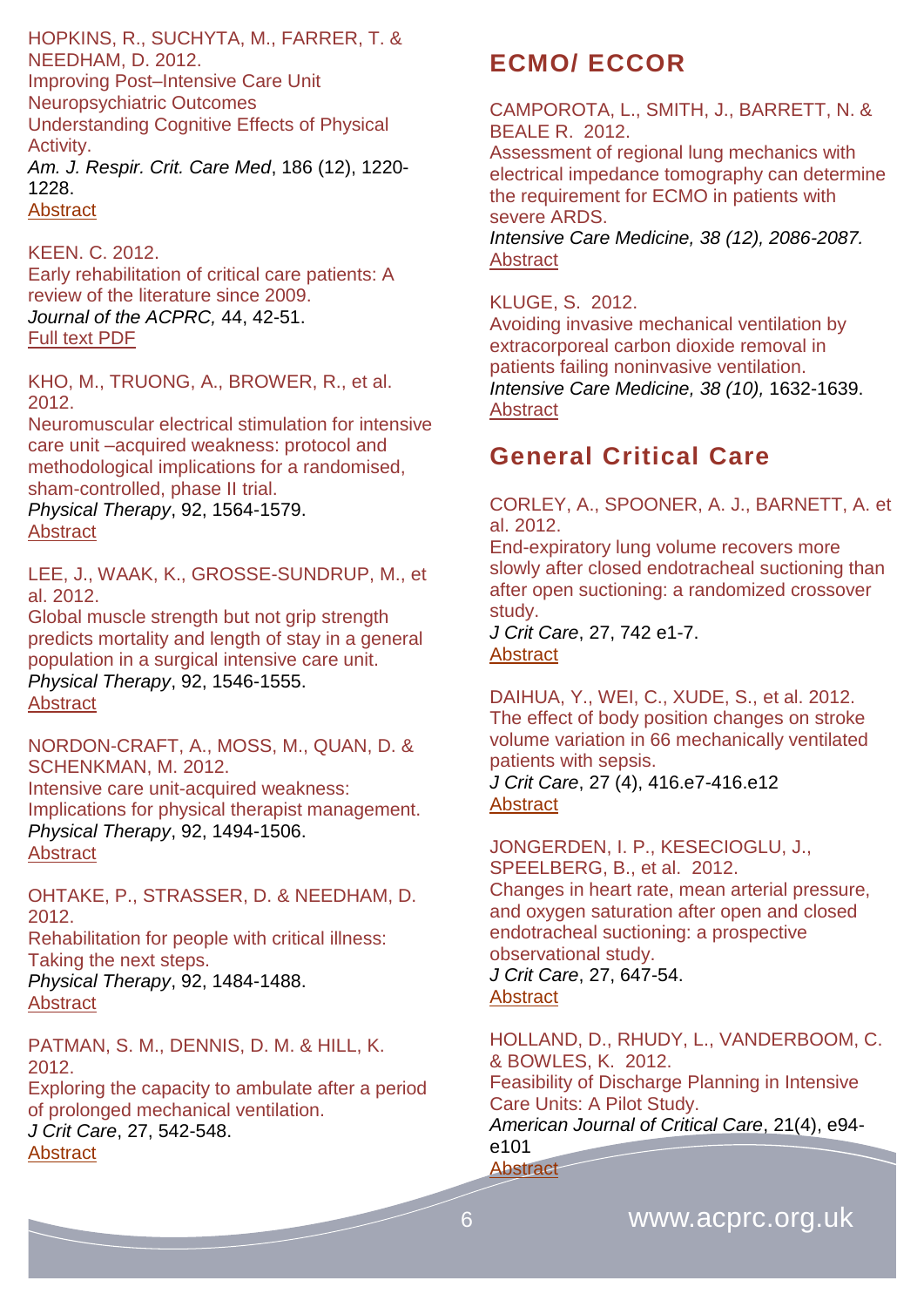#### LONE, N & WALSH, T. 2012.

Impact of Intensive Care Unit Organ Failures on Mortality during the Five Years after a Critical Illness

*Am. J. Respir. Crit. Care Med*, 186 (7), 640-647. [Abstract](http://ajrccm.atsjournals.org/content/186/7/640.abstract)

McADAM, J., FONTAINE, D., WHITE, D., et al. 2012.

Psychological Symptoms of Family Members of High-Risk Intensive Care Unit Patients .

*American Journal of Critical Care,* 21(6), 386- 394.

**[Abstract](http://ajcc.aacnjournals.org/content/21/6/386.abstract)** 

PANDIAN, V., GILSTRAP, D. L., MIRSKI, M. A., et al. 2012.

Predictors of short-term mortality in patients undergoing percutaneous dilatational tracheostomy.

*J Crit Care*, 27(4), 420.e9-420.e15 **[Abstract](http://www.jccjournal.org/article/S0883-9441(11)00445-X/abstract)** 

SAUGEL, B., RAKETTE, P., HAPFELMEIER, A.,et al. 2012.

Prediction of extubation failure in medical intensive care unit patients. *J Crit Care*, 27, 571-577. **[Abstract](http://www.jccjournal.org/article/S0883-9441(12)00023-8/abstract)** 

SHEHABI, Y., BELLOMO, R., READE, M., et al. 2012.

Early Intensive Care Sedation Predicts Long-Term Mortality in Ventilated Critically Ill Patients.

*Am. J. Respir. Crit. Care Med*, 186 (8), 724- 731.

**[Abstract](http://ajrccm.atsjournals.org/content/186/8/724.abstract)** 

SLATORE, C., HANSEN, L., GANZINI, L., et al. 2012.

Communication by Nurses in the Intensive Care Unit: Qualitative Analysis of Domains of Patient-Centered Care.

*American Journal of Critical Care,* 21(6), 410- 418.

**[Abstract](http://ajcc.aacnjournals.org/content/21/6/410.abstract)** 

TIMMERS, T., VERHOFSTAD, M., MOONS, K. & LEENEN L. 2012

Patients' Characteristics Associated with Readmission to a Surgical Intensive Care Unit . *American Journal of Critical Care,* 21(6), e120 e128.

**[Abstract](http://ajcc.aacnjournals.org/content/21/6/e120.abstract)** 

YOUSEF, K., PINSKY, M., DeVITA, M.,et al. 2012

Characteristics of Patients with Cardiorespiratory Instability in a Step-down Unit. *American Journal of Critical Care,* 21(5), 344- 350. **[Abstract](http://ajcc.aacnjournals.org/content/21/5/344.abstract)** 

### <span id="page-6-0"></span>**Ventilation**

ANTONAGLIA, V., FERLUGA, M., CAPITANIO, G., et al. 2012. Respiratory mechanics in COPD patients who failed non-invasive ventilation: Role of intrinsic PEEP. *Respiratory Physiology & Neurobiology*, 184, 35-40 **[Abstract](http://www.ncbi.nlm.nih.gov/pubmed/?term=Respiratory+mechanics+in+COPD+patients+who+failed+non-invasive+ventilation%3A+Role+of++intrinsic+PEEP.)** 

CHACON, E., ESTRUGA, A., MURIAS, G., et al. 2012.

Nurses' Detection of Ineffective Inspiratory Efforts during Mechanical Ventilation. *American Journal of Critical Care,* 21(4), e89-e93 **[Abstract](http://ajcc.aacnjournals.org/content/21/4/e89.abstract)** 

ELLIS, S. M., DAINTY, K. N., MUNRO, G. & SCALES, D. C. 2012. Use of mechanical ventilation protocols in

intensive care units: a survey of current practice. *J Crit Care*, 27, 556-63.

**[Abstract](http://www.jccjournal.org/article/S0883-9441(12)00160-8/abstract)** 

**[Abstract](http://journal.publications.chestnet.org/article.aspx?articleid=1215988)** 

GRASSELLI, G. BECK, J., MIRABELLA, L. et al. 2012.

Assessment of patient–ventilator breath contribution during neurally adjusted ventilatory assist.

*Intensive Care Medicine, 38(7),* 1224-1232. [Abstract](http://icmjournal.esicm.org/journals/abstract.html?v=38&j=134&i=7&a=2588_10.1007_s00134-012-2588-y&doi)

GROSU, H.B., LEE, Y.I., LEE, J. et al. 2012 [Diaphragm](http://journal.publications.chestnet.org/article.aspx?articleid=1215988) Muscle Thinning in Patients Who Are [Mechanically](http://journal.publications.chestnet.org/article.aspx?articleid=1215988) Ventilated.

*Chest,* 142(6), 1455-1460.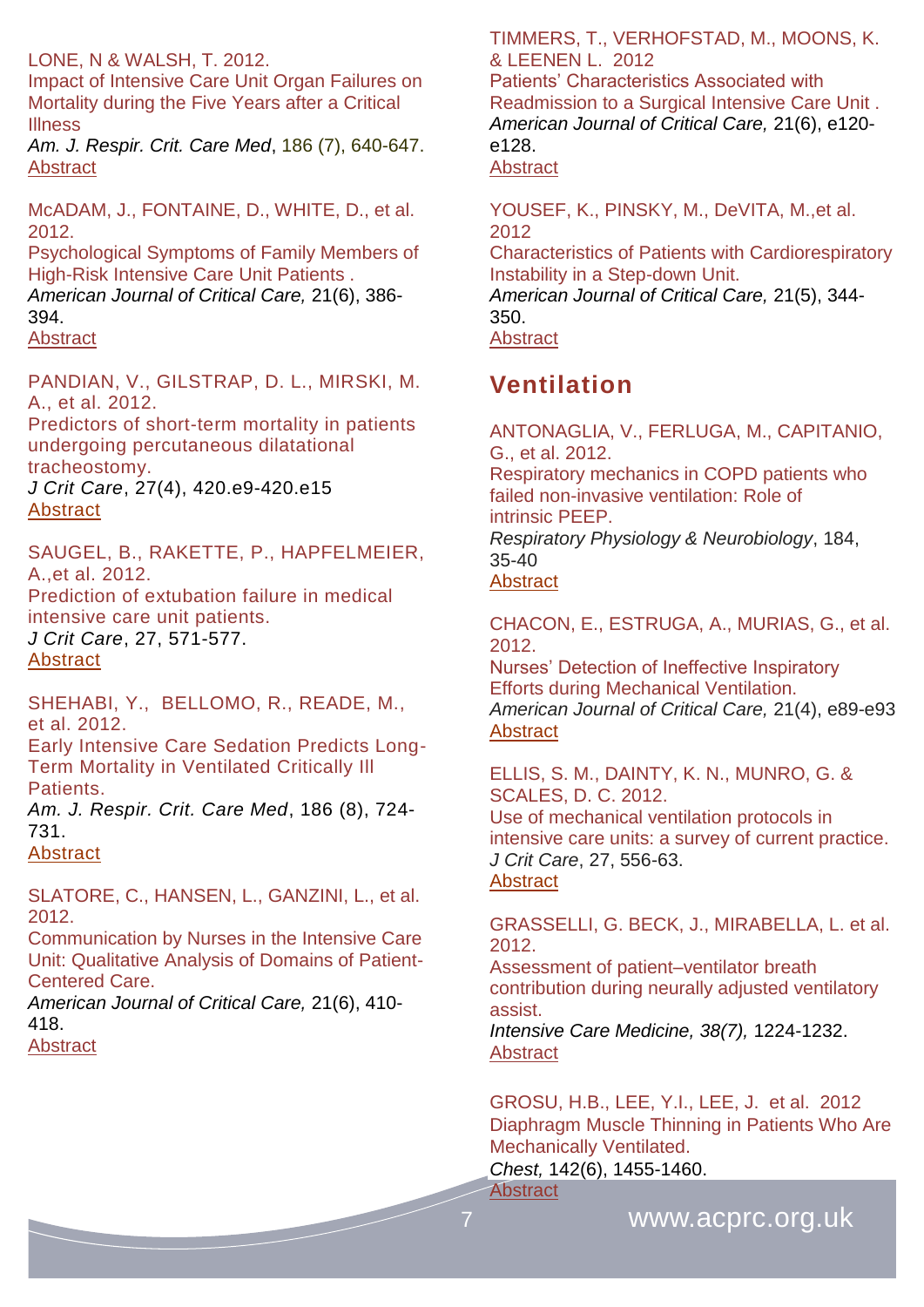### KLUGE, S. 2012.

Avoiding invasive mechanical ventilation by extracorporeal carbon dioxide removal in patients failing noninvasive ventilation. *[Intensive Care Medicine,](http://link.springer.com/journal/134) 38 (10),* 1632-1639. **[Abstract](http://link.springer.com/article/10.1007/s00134-012-2649-2)** 

### <span id="page-7-0"></span>**Ventilator Acquired Pneumonia**

AGRAFIOTIS, M., VARDAKAS K. Z., GKEGKES I. D., et al. 2012. Ventilator-associated sinusitis in adults: Systematic review and meta-analysis. *Respiratory medicine* 106(8): 1082-1095. **[Abstract](http://www.resmedjournal.com/article/S0954-6111(12)00119-9/abstract)** 

BRUK, R.S. & GRAP, M. 2012. Backrest position in prevention of pressure ulcers and ventilator-associated pneumonia: Conflicting recommendations. *Heart and Lung,* 41(6), 536-545. **[Abstract](http://www.heartandlung.org/article/S0147-9563(12)00207-5/abstract)** 

SU, L., MEND, K., ZHANG, X., et al. 2012. Diagnosing Ventilator-Associated Pneumonia in Critically Ill Patients With Sepsis. *American Journal of Critical Care*, 21(6), e110 e119. **[Abstract](http://ajcc.aacnjournals.org/content/21/6/e110.abstract)** 

### <span id="page-7-1"></span>**Weaning**

McCONVILLE, J.F. & KRESS, J.P. 2012. Weaning Patients from the Ventilator. *New England Journal of Medicine*, 367, 2233- 2239.

**[Abstract](http://www.nejm.org/doi/full/10.1056/NEJMra1203367)** 

MORATO, J. B., SAKUMA, M. T., FERREIRA, J. C. & CARUSO, P. 2012. Comparison of 3 modes of automated weaning from mechanical ventilation: a bench study. *J Crit Care*, 27, 741 e1-8. **[Abstract](http://www.jccjournal.org/article/S0883-9441(12)00009-3/abstract)** 

ROH, J. H., SYNN, A., LIM, C. M., et al. 2012. A weaning protocol administered by critical care nurses for the weaning of patients from mechanical ventilation. *J Crit Care*, 27, 549-555. **[Abstract](http://www.jccjournal.org/article/S0883-9441(11)00491-6/abstract)** 

VERCLES, A., DIAZ-ABAD, M., GEIGER-BROWN, G. & SCHARF, S. 2012. Testing the prognostic value of the rapid shallow breathing index in predicting successful weaning in patients requiring prolonged mechanical ventilation. *Heart and Lung,* 41(6), 546-552. **[Abstract](http://www.heartandlung.org/article/S0147-9563(12)00252-X/abstract)** 

### <span id="page-7-2"></span>**Dyspnoea**

JORDAN, A.G., WEBB, K.A. & O'DONNELL, D.E. 2012. Does dynamic hyperinflation contribute to

dyspnoea during exercise in patients with COPD?

*European Respiratory Journal,* 40, 322-329. **[Abstract](http://erj.ersjournals.com/content/40/2/322.abstract)** 

KATAJISTO, M., KUPIAINEN, H., RANTANEN, P., et al. 2012. [Physical inactivity in COPD and increased](http://www.dovepress.com/physical-inactivity-in-copd-and-increased-patient-perception-of-dyspne-peer-reviewed-article-COPD)  [patient perception of dyspnea.](http://www.dovepress.com/physical-inactivity-in-copd-and-increased-patient-perception-of-dyspne-peer-reviewed-article-COPD) *International Journal of Chronic Obstructive Pulmonary Disease,* 7, 743-755*.* [Abstract](http://www.dovepress.com/physical-inactivity-in-copd-and-increased-patient-perception-of-dyspne-peer-reviewed-article-COPD)

LEIVSETH, L., NILSEN T. I. L., MAI X.-M., et al. 2012.

Lung function and anxiety in association with dyspnoea: The HUNT study. *Respiratory medicine*, 106(8), 1148-1157. [Abstract](http://www.resmedjournal.com/article/S0954-6111(12)00127-8/abstract)

NISHINO, T., ISHIKAWA, T., NOZAKI-TAGUCHI, N. & ISONO, S. 2012. Lung/chest expansion contributes to generation of pleasantness associated with dyspnoea relief. *Respiratory Physiology & Neurobiology*, 184, 27-34

### [Abstract](http://www.ncbi.nlm.nih.gov/pubmed/?term=Lung%2Fchest+expansion+contributes+to+generation+of+pleasantness+associated+with++dyspnoea+relief.)

PAN, L., GUO Y. Z., YAN J. H., et al. 2012. Does upper extremity exercise improve dyspnea in patients with COPD? A meta-analysis. *Respiratory medicine,* 106(11), 1517-1525. **[Abstract](http://www.resmedjournal.com/article/S0954-6111(12)00293-4/abstract)**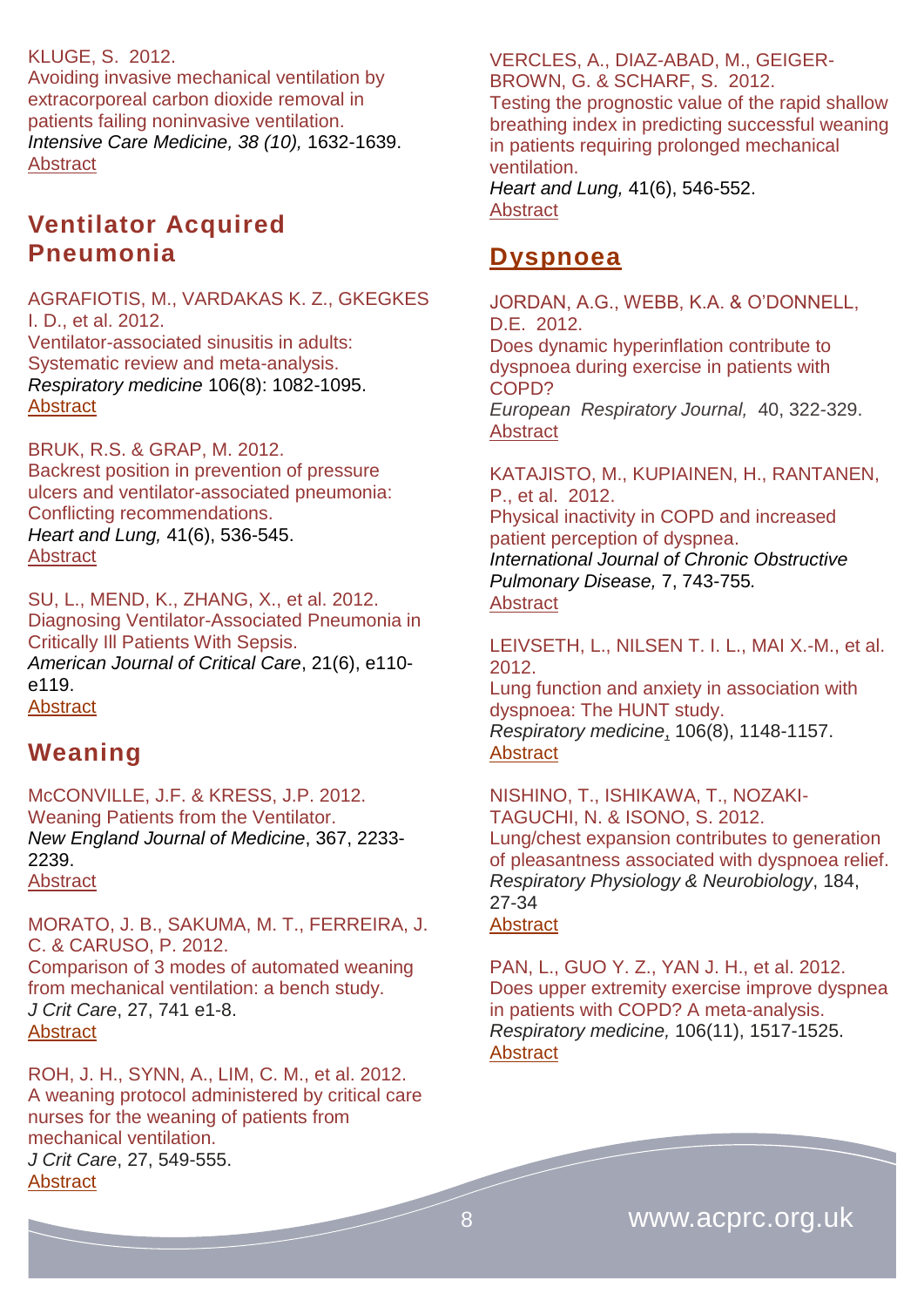### <span id="page-8-0"></span>**Exercise Physiology, Exercise Testing and Physical Activity**

AARSKOG, R., WISNES, A., WILHELMSEN, K., SKOGEN, A. and BJORDAL, J. M. 2012. Comparison of Two Resistance Training Protocols, 6RM versus 12RM, to Increase the 1RM in Healthy Young Adults. A Single-Blind, Randomized Controlled Trial.

*Physiotherapy Research International,* 17, 179– 186.

**Abstract** 

ARTERO, E.G., LEE, D-C., LAVIE, C.J. et al. 2012.

[Effects of Muscular Strength on Cardiovascular](http://journals.lww.com/jcrjournal/Abstract/2012/11000/Effects_of_Muscular_Strength_on_Cardiovascular.2.aspx)  [Risk Factors and Prognosis.](http://journals.lww.com/jcrjournal/Abstract/2012/11000/Effects_of_Muscular_Strength_on_Cardiovascular.2.aspx)

*Journal of Cardiopulmonary Rehabilitation & Prevention,* 32(6), 351-358. **[Abstract](http://journals.lww.com/jcrjournal/Abstract/2012/11000/Effects_of_Muscular_Strength_on_Cardiovascular.2.aspx)** 

BELLET, R., ADAMS, L. & MORRIS, N. 2012. [The 6-minute walk test in outpatient cardiac](http://www.physiotherapyjournal.com/article/S0031-9406(12)00022-3/abstract)  [rehabilitation: validity, reliability and](http://www.physiotherapyjournal.com/article/S0031-9406(12)00022-3/abstract)  responsiveness - [A systematic review.](http://www.physiotherapyjournal.com/article/S0031-9406(12)00022-3/abstract) *Physiotherapy,* 98(4), 277-286. [Abstract](http://www.physiotherapyjournal.com/article/S0031-9406(12)00022-3/abstract)

BRUNI, G. I., GIGLIOTTI, F. & SCANO, G. 2012. Obstructive sleep apnea (OSA) does not affect ventilatory and perceptual responses to exercise in morbidly obese subjects.

*Respiratory Physiology & Neurobiology*, 183, 193-200

**[Abstract](http://www.ncbi.nlm.nih.gov/pubmed/22772311)** 

CHIARANDA, G., MYRES, J., MAZZONI, G. 2012.

Peak Oxygen Uptake Prediction from a Moderate, Perceptually Regulated, 1-km Treadmill Walk in Male Cardiac Patients. *Journal of Cardiopulmonary Rehabilitation & Prevention,* 32(5), 262-269. **[Abstract](http://journals.lww.com/jcrjournal/Abstract/2012/09000/Peak_Oxygen_Uptake_Prediction_From_a_Moderate,.5.aspx)** 

COLLINS, E.G., O;CONNELL, S., McBURNEY, C.B.S. et al. 2012.

Comparison of Walking With Poles and Traditional Walking for Peripheral Arterial Disease Rehabilitation. *Journal of Cardiopulmonary Rehabilitation & Prevention,* 32(4), 210-218. [Abstract](http://journals.lww.com/jcrjournal/Abstract/2012/07000/Comparison_of_Walking_With_Poles_and_Traditional.7.aspx)

FREYSSIN, C., VERKINDT, C., PRIEUR, F. et al. 2012.

Cardiac Rehabilitation in Chronic Heart Failure: Effect of an 8-Week, High-Intensity Interval Training Versus Continuous Training.

*Archives of Physical Medicine and Rehabilitation,* 93(8), 1359-1364. **[Abstract](http://www.archives-pmr.org/article/S0003-9993(12)00182-7/abstract)** 

KIM, J.-H., PARK, H.-K., JEON, S.-Y., et al. 2012.

Initial Effect of an Elastic Chest Band during Inspiratory Exercise on Chest Function Improvement in People with Limited Rib Mobility: A Randomized Controlled Pilot Trial.

*Physiotherapy Research International,* 17, 208- 213.

[Abstract](http://onlinelibrary.wiley.com/doi/10.1002/pri.1520/abstract)

LAN, C., SU, C., CHOU, L., et al. 2012. Association of body mass index with exercise cardiopulmonary responses in lung functionmatched patients with chronic obstructive pulmonary disease. *Heart and Lung,* 41(4), 374-381.

[Abstract](http://www.heartandlung.org/article/S0147-9563(12)00071-4/abstract)

MAJORANA, A. 2012.

Interval training confers greater gains than continuous training in people with heart failure. *Journal of physiotherapy*, 58(3), 199. **[Abstract](http://www.ncbi.nlm.nih.gov/pubmed/22884189)** 

MENDELSON, M., MICHALLET, A.-S., ESTÈVE, F., et al. 2012. Ventilatory responses to exercise training in obese adolescents. *Respiratory Physiology & Neurobiology*, 184, 73- 79

[Abstract](http://www.ncbi.nlm.nih.gov/pubmed/?term=Ventilatory+responses+to+exercise+training+in+obese+adolescents.)

MEZZANI, A., HAMM, L.F., JONES, A.M. et al. 2012.

Aerobic Exercise Intensity Assessment and Prescription in Cardiac Rehabilitation: A joint position statement of the European Association for Cardiovascular Prevention and Rehabilitation, and the Canadian Association of Cardiac Rehabilitation.

*Journal of Cardiopulmonary Rehabilitation & Prevention,* 32(6), 327-350. Full text<sup>-1</sup>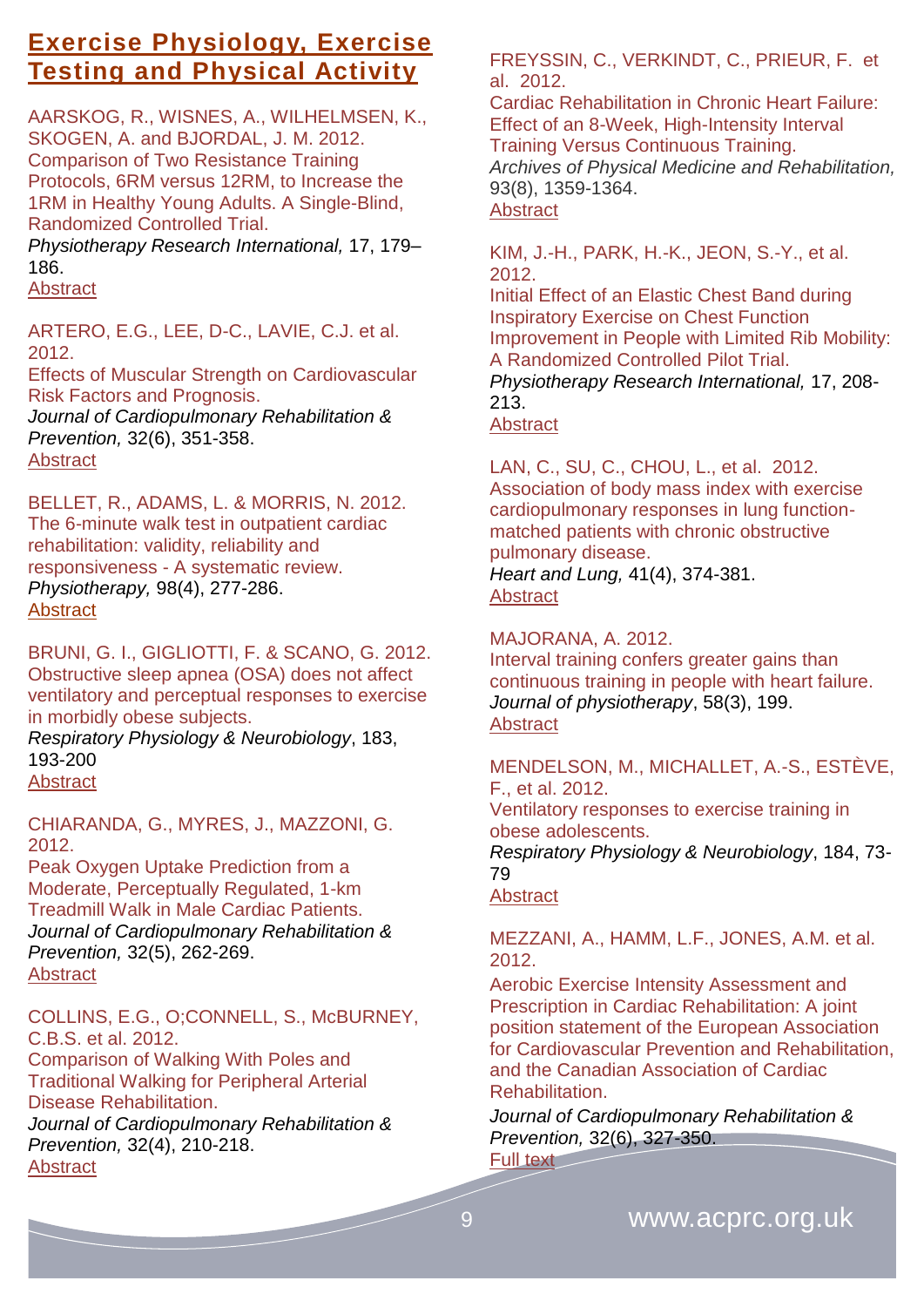MINET, C., VIVODTZEV, I., TAMISIER, R., et al. 2012.

Reduced six-minute walking distance, high fatfree-mass index and hypercapnia are associated with endothelial dysfunction in COPD. *Respiratory Physiology & Neurobiology,* 183, 128-134 **[Abstract](http://www.ncbi.nlm.nih.gov/pubmed/?term=Reduced+six-minute+walking+distance%2C+high+fat-free-mass+index+and+hypercapnia+are++associated+with+endothelial+dysfunction+in+COPD.)** 

NAM, S., DOBROSIELSKI, D.A. & STEWART, K.J. 2012.

[Predictors of Exercise Intervention Dropout in](http://journals.lww.com/jcrjournal/Abstract/2012/11000/Predictors_of_Exercise_Intervention_Dropout_in.4.aspx)  [Sedentary Individuals with Type 2 Diabetes.](http://journals.lww.com/jcrjournal/Abstract/2012/11000/Predictors_of_Exercise_Intervention_Dropout_in.4.aspx) *Journal of Cardiopulmonary Rehabilitation & Prevention, 32(6),370-378.* 

[Abstract](http://journals.lww.com/jcrjournal/Abstract/2012/11000/Predictors_of_Exercise_Intervention_Dropout_in.4.aspx)

NUTT,C.L. & RUSSELL, J.C, 2012 Use of the pre‐operative shuttle walk test to predict morbidity and mortality after elective major colorectal surgery. *Anaesthesia*, 67, 839 – 849 **[Abstract](http://www.swetswise.com/eAccess/viewAbstract.do?articleID=166556689)** 

NQUYEN, H.Q., STEELE, B.G., DOUGHERTY, C.M. & BURR, R.L. 2012. Physical Activity Patterns of Patients With

Cardiopulmonary Illnesses.

*Archives of Physical Medicine and Rehabilitation,* 93(12), 2360-2366. **[Abstract](http://www.archives-pmr.org/article/S0003-9993(12)00503-5/abstract)** 

ORCY, R. B., DIAS, P. S., SEUS, T. L., et al. 2012.

Combined Resistance and Aerobic Exercise is Better than Resistance Training Alone to Improve Functional Performance of Haemodialysis Patients — Results of a Randomized Controlled Trial. *Physiotherapy Research International,* 17, 235- 243.

**[Abstract](http://onlinelibrary.wiley.com/doi/10.1002/pri.1526/abstract)** 

PEPERA, G., SANDERCOCK, G., SLAON, R., et al. 2012.

Influence of step length on 6-minute walk test performance in patients with chronic heart failure.

*Physiotherapy,* 98(4), 325-329. **[Abstract](http://www.physiotherapyjournal.com/article/S0031-9406(11)00470-6/abstract)** 

URQUHART, D., SELL, Z. DHOUIEB,E., et al. 2012

Effects of a supervised, outpatient exercise and physiotherapy programme in children with cystic fibrosis.

*Pediatric Pulmonology,* 47 (12), 1235-1241. **[Abstract](http://www.ncbi.nlm.nih.gov/pubmed/?term=Effects+of+a+supervised%2C+outpatient+exercise+and+physiotherapy+programme+in+children+with+cystic+fibrosis)** 

### <span id="page-9-0"></span>**Lung Disease**

### <span id="page-9-1"></span>**Asthma**

ARARWAL, R., GARG M., AGGARWAL A. et al. 2012.

Serologic allergic bronchopulmonary aspergillosis (ABPA-S): Long-term outcomes. *Respiratory medicine* 106(7), 942-947. **[Abstract](http://www.resmedjournal.com/article/S0954-6111(12)00086-8/abstract)** 

BRAIDO, F., BAIADINI I., BORDO A., et al. 2012.

Coping with asthma: Is the physician able to identify patient's behaviour? *Respiratory medicine* 106 (12), 1625-1630. [Abstract](http://www.resmedjournal.com/article/S0954-6111(12)00348-4/abstract)

BUHL, R., KUNA, P., PETERS, M.J., et al. 2012.

The effect of budesonide / formoterol maintenance and reliever therapy on the risk of severe asthma exacerbations following episodes of high reliever use: an exploratory analysis of two randomised, controlled studies with comparisons to standard therapy.

*Respiratory Research* 13 (59) **[Abstract](http://respiratory-research.com/content/13/1/59)** 

BURGESS, J.A., ABRAMSON, M.J., GURRIN, L.C., et al. 2012.

[Childhood](http://journal.publications.chestnet.org/article.aspx?articleid=1215981) Infections and the Risk of Asthma: A [Longitudinal](http://journal.publications.chestnet.org/article.aspx?articleid=1215981) Study Over 37 Years.

*Chest,* 142(3), 647-654.

### **[Abstract](http://journal.publications.chestnet.org/article.aspx?articleid=1215981)**

CRANE, M. A., DOUGLASS J. A., GOEMAN D. P., et al. 2012.

Development and validation of the Patient Asthma Concerns Tool (PACT) to identify the needs of older people with asthma. *Respiratory medicine* 106 (11), 1501-1508. **[Abstract](http://www.resmedjournal.com/article/S0954-6111(12)00263-6/abstract)**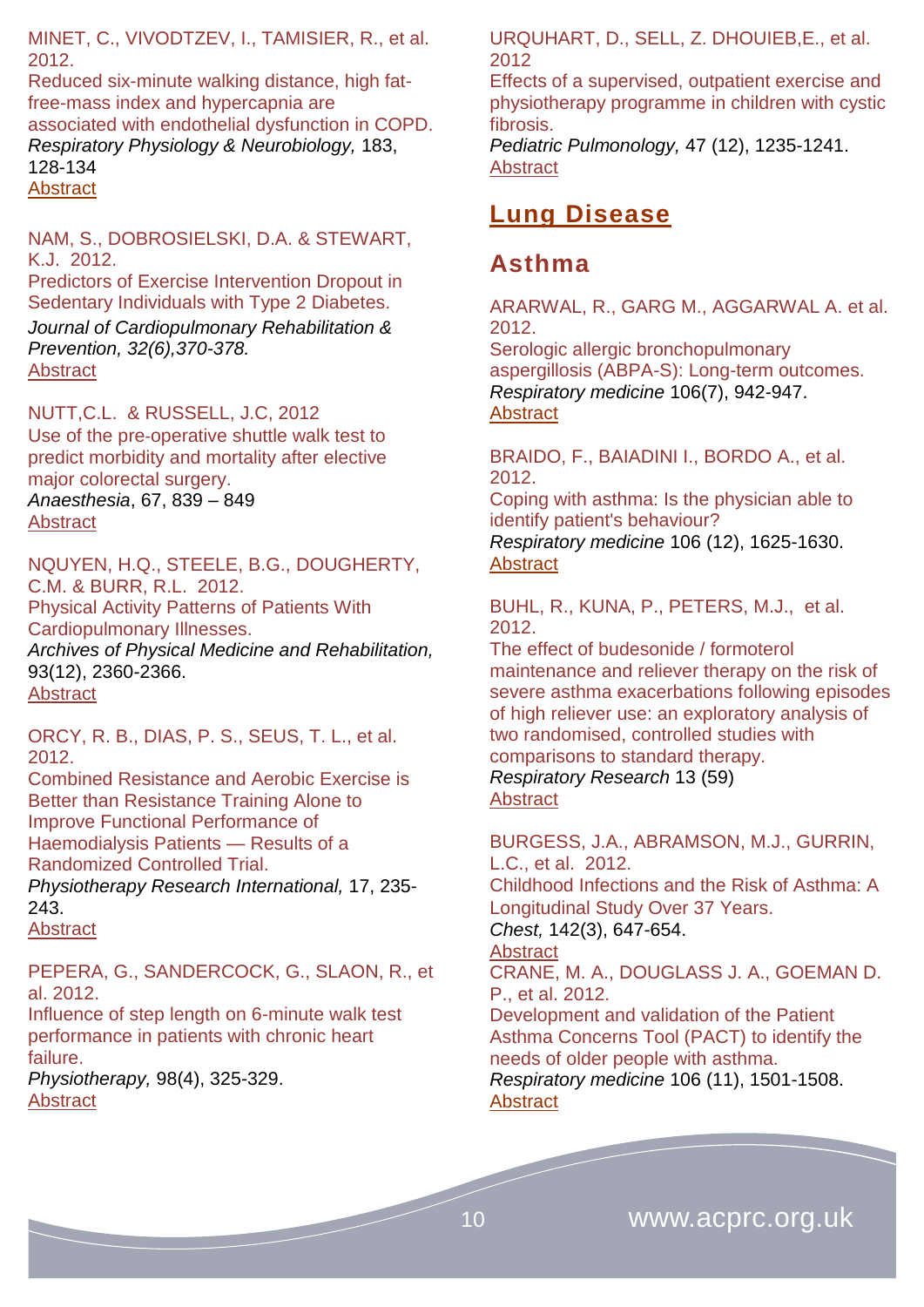DRIESSEN, J. M., VAN DER PALEN J., VAN AALDEREN W. M., et al. 2012.

Inspiratory airflow limitation after exercise challenge in cold air in asthmatic children. *Respiratory medicine* 106 (10), 1362-1368. **[Abstract](http://www.resmedjournal.com/article/S0954-6111(12)00231-4/abstract)** 

FAVREAU, H., BACON S. L., JOSEPH M., et al. 2012.

Association between asthma medications and suicidal ideation in adult asthmatics. *Respiratory medicine* 106 (7), 933-941. [Abstract](http://www.resmedjournal.com/article/S0954-6111(12)00113-8/abstract)

JOHANSSON, E.-L., TERNESTEN-HASSEUS E., OLSEN M. F. & MILLQUIST E.2012. Respiratory movement and pain thresholds in airway environmental sensitivity, asthma and COPD.

*Respiratory medicine* 106(7): 1006-1013. **[Abstract](http://www.resmedjournal.com/article/S0954-6111(12)00121-7/abstract)** 

KERSTJENS, H.A., ENGEL, M., DAHL, R., et al. 2012.

Tiotropium in Asthma Poorly Controlled with Standard Combination Therapy.

*New England Journal of Medicine,* 367, 1198- 1207.

**[Abstract](http://www.nejm.org/doi/full/10.1056/NEJMoa1208606)** 

LAVOIE, T., KRISHNAN, R., SIEGAL, H., et al. 2012.

Dilatation of the Constricted Human Airway by Tidal Expansion of Lung Parenchyma. *Am. J. Respir. Crit. Care Med*,186 (3), 225-232. [Abstract](http://ajrccm.atsjournals.org/content/186/3/225.abstract)

McNICHOLL, D., STEVENSON, M., McGARVEY, L, P.& HEANEY, L, G. 2012. The Utility of Fractional Exhaled Nitric Oxide Suppression in the Identification of Nonadherence in Difficult Asthma *Am. J. Respir. Crit. Care Med*, 186 (11), 1102- 1108.

**[Abstract](http://ajrccm.atsjournals.org/content/186/11/1102.abstract)** 

MOULLEC, G., GOUR-PROVENCAL G., BACON S. L., et al. 2012.

Efficacy of interventions to improve adherence to inhaled corticosteroids in adult asthmatics: Impact of using components of the chronic care model.

*Respiratory medicine* 106 (9), 1211-1225. **[Abstract](http://www.resmedjournal.com/article/S0954-6111(12)00198-9/abstract)** 

O'BYRNE, P. M., RENNARD S., GERSTEIN H., et al. 2012.

Risk of new onset diabetes mellitus in patients with asthma or COPD taking inhaled corticosteroids.

*Respiratory medicine* 106(11), 1487-1493. **[Abstract](http://www.resmedjournal.com/article/S0954-6111(12)00273-9/abstract)** 

### <span id="page-10-0"></span>**Bronchiectasis**

CHALMERS, J., SMITH, M., McHUGH, B., et al. 2012.

Short- and Long-Term Antibiotic Treatment Reduces Airway and Systemic Inflammation in Non–Cystic Fibrosis Bronchiectasis *Am. J. Respir. Crit. Care Med*, 186 (7), 657- 665.

[Abstract](http://ajrccm.atsjournals.org/content/186/7/657.abstract)

FLIGHT, W.G. & JONES, A.M. 2012 Cystic fibrosis, primary ciliary dyskinesia and non-cystic fibrosis bronchiectasis: update 2008-11. *Thorax*, 67(7), 645-649.

### [Abstract](http://thorax.bmj.com/content/67/7/645.abstract)

GALE, N.S., BOLTON, C.E., DUCKERS, J.M., et al. 2012. Systemic comorbidities in bronchiectasis. *Chronic Respiratory Disease,* 9, 231-238. [Abstract](http://crd.sagepub.com/content/9/4/231.abstract)

MANDDAL, P., SIDHU M. K., KOPE L., et al. 2012. A pilot study of pulmonary rehabilitation and

chest physiotherapy versus chest physiotherapy alone in bronchiectasis. *Respiratory medicine* 106(12): 1647-1654. [Abstract](http://www.resmedjournal.com/article/S0954-6111(12)00295-8/abstract)

McSHANE, P.J., NAURECKAS, E.T. & STREK, M.E. 2012. [Bronchiectasis](http://journal.publications.chestnet.org/article.aspx?articleid=1206619) in a Diverse US [Population:](http://journal.publications.chestnet.org/article.aspx?articleid=1206619) Effects of Ethnicity on Etiology and [Sputum](http://journal.publications.chestnet.org/article.aspx?articleid=1206619) Culture. *Chest,* 142(1), 159-167. [Full Text PDF](http://journal.publications.chestnet.org/data/Journals/CHEST/24328/159.pdf)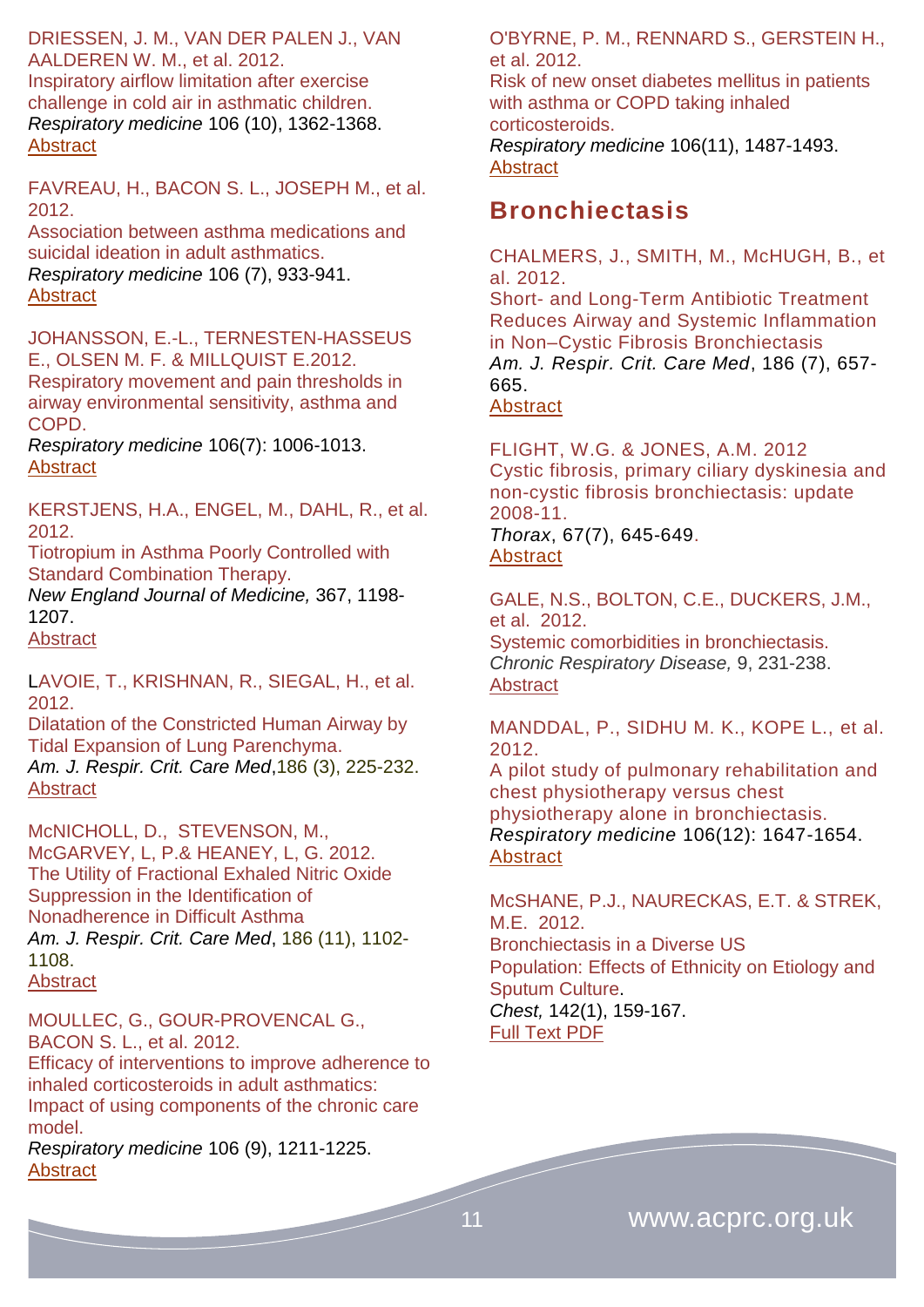VAN ZELLER, M., MOTA, P.C., AMORIM, A. et al. 2012.

Pulmonary Rehabilitation in Patients With Bronchiectasis: Pulmonary function, arterial blood gases, and the 6-minute walk test. *Journal of Cardiopulmonary Rehabilitation & Prevention,* 32(5), 278-283. **Abstract** 

### <span id="page-11-0"></span>**COPD**

AGARWAL, V., TETENTA, S., BAUTISTA, J. et al. 2012.

Longitudinal Changes in Directly Measured Physical Activity in Patients with Chronic Obstructive Pulmonary Disease: The trajectory of change.

*Journal of Cardiopulmonary Rehabilitation & Prevention,* 32(5), 292-295. **[Abstract](http://journals.lww.com/jcrjournal/Abstract/2012/09000/Longitudinal_Changes_in_Directly_Measured_Physical.9.aspx)** 

ANTONAGLIA, V., FERLUGA, M., CAPITANIO, G., et al. 2012.

Respiratory mechanics in COPD patients who failed non-invasive ventilation: Role of intrinsic PEEP.

*Respiratory Physiology & Neurobiology*, 184, 35-40.

**[Abstract](http://www.ncbi.nlm.nih.gov/pubmed/?term=Respiratory+mechanics+in+COPD+patients+who+failed+non-invasive+ventilation%3A+Role+of++intrinsic+PEEP.)** 

BAUMANN, H.J., KLUGE, S., RUMMEL, K., et al. 2012.

Low intensity, long-term outpatient rehabilitation in COPD: a randomised controlled trial. *Respiratory Research*, 13 (86). [Abstract](http://respiratory-research.com/content/13/1/86)

BERRY, C.E., DRUMMOND, M.B., HAN, M.K., et al. 2012.

[Relationship](http://journal.publications.chestnet.org/article.aspx?articleid=1215979) Between Lung Function Impairment and [Health-Related](http://journal.publications.chestnet.org/article.aspx?articleid=1215979) Quality of Life in COPD and [Interstitial](http://journal.publications.chestnet.org/article.aspx?articleid=1215979) Lung Disease. *Chest,* 142(3), 704-711.

**[Abstract](http://journal.publications.chestnet.org/article.aspx?articleid=1215979&atab=10)** 

BING, D., JIAN, K., LONG-FENG, S., et al. 2012. Vibration response imaging: a novel non-invasive tool for evaluating the initial therapeutic effect of non-invasive positive pressure ventilation in patients with acute exacerbation of chronic obstructive pulmonary disease. *Respiratory Research* 13 (65). **[Abstract](http://respiratory-research.com/content/13/1/65)** 

BISCHOFF, E.W., AKKERMANS, R., BOURBEAU, J. et al. 2012.

Comprehensive self-management and routine monitoring in chronic obstructive pulmonary disease patients in general practice: randomised controlled trial.

*BMJ*, 345:e7642 (Published 28 November 2012). [Full text PDF](http://www.bmj.com/content/345/bmj.e7642.pdf%2Bhtml)

BOERRIGTER, B.G., BOGAARD, H.J., TRIP, P., et al. 2012.

[Ventilatory and Cardiocirculatory Exercise](http://journal.publications.chestnet.org/article.aspx?articleid=1216039)  Profiles in COPD: [The Role of Pulmonary](http://journal.publications.chestnet.org/article.aspx?articleid=1216039)  [Hypertension.](http://journal.publications.chestnet.org/article.aspx?articleid=1216039) *Chest,* 142(5), 1166-1174. **[Abstract](http://journal.publications.chestnet.org/article.aspx?articleid=1216039)** 

CARRILLO, A., FERRER, M., GONZALEZ-DIAZ, G., et al. 2012.

Noninvasive Ventilation in Acute Hypercapnic Respiratory Failure Caused by Obesity Hypoventilation Syndrome and Chronic Obstructive Pulmonary Disease.

*Am. J. Respir. Crit. Care Med*, 186 (2), 1279- 1285.

**[Abstract](http://ajrccm.atsjournals.org/content/186/12/1279.abstract)** 

CAVALHERI, V., HILL, K., DONARIA, L. et al. 2012.

Maximum voluntary ventilation is more strongly associated with energy expenditure during simple activities of daily living than measures of airflow obstruction or respiratory muscle strength in patients with COPD.

*Chronic Respiratory Disease,* 9, 239-240. [Abstract](http://crd.sagepub.com/content/9/4/239.abstract) 

CELLI, B.R., DECRAMER, M., LYSTIG, T., et al. 2012.

Longitudinal inspiratory capacity changes in chronic obstructive pulmonary disease *Respiratory Research*,13 (66). [Abstract](http://respiratory-research.com/content/13/1/66)

CHANDREA, D., WISE, R.A., KULKARNI, H.S. et al. 2012. [Optimizing](http://journal.publications.chestnet.org/article.aspx?articleid=1216033) the 6-Min Walk Test as a Measure of Exercise [Capacity](http://journal.publications.chestnet.org/article.aspx?articleid=1216033) in COPD. *Chest,* 142(6), 1545-1552. **[Abstract](http://journal.publications.chestnet.org/article.aspx?articleid=1216033)**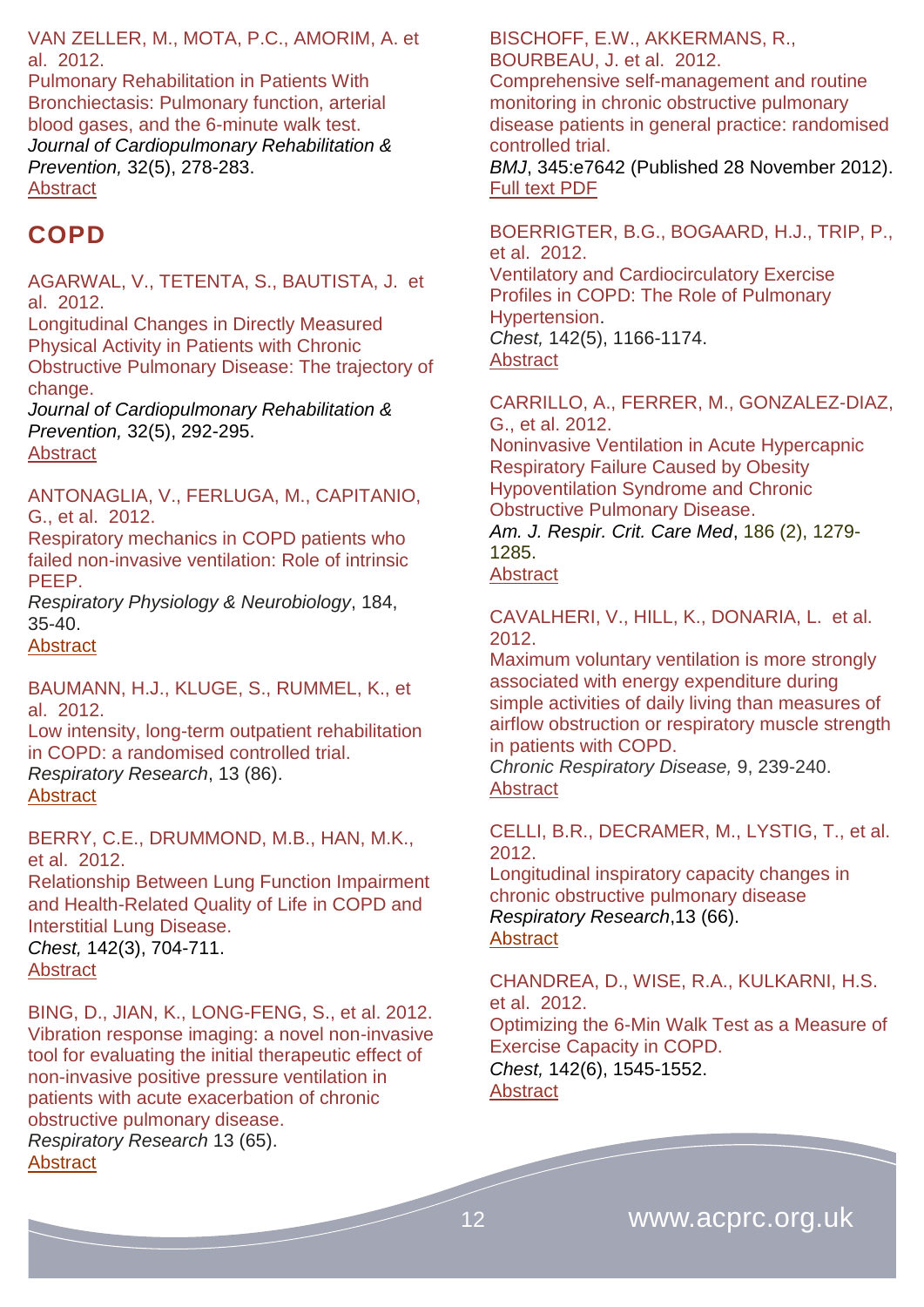DE SOUTO RAUJO, Z. T., DE MIRANDA SILVA NOGUEIRA P. A., CABRAL E. E. A., et al. 2012. Effectiveness of low-intensity aquatic exercise on COPD: A randomized clinical trial. *Respiratory medicine,* 106(11), 1535-1543. **[Abstract](http://www.resmedjournal.com/article/S0954-6111(12)00236-3/abstract)** 

DIVO, M., COTE, C., DE TORRES, J., et al. 2012.

Comorbidities and Risk of Mortality in Patients with Chronic Obstructive Pulmonary Disease. *Am. J. Respir. Crit. Care Med*, 186 (2), 155-161. [Abstract](http://ajrccm.atsjournals.org/content/186/2/155.abstract)

DODD, J., CHUNG, A.W., VAN DEN BROEK, M., et al. 2012.

Brain Structure and Function in Chronic Obstructive Pulmonary Disease A Multimodal Cranial Magnetic Resonance Imaging Study.

*Am. J. Respir. Crit. Care* Med, 186 (3), 240-245. **[Abstract](http://ajrccm.atsjournals.org/content/186/3/240.abstract)** 

EDVARDSEN, A., AKERO, A., CHRISTIANSON, C.C., et al. 2012.

Air travel and chronic obstructive pulmonary disease: a new algorithm for pre-flight evaluation. *Thorax*, 67(11), 964-969. **[Abstract](http://thorax.bmj.com/content/67/11/964.abstract)** 

EGAN, C., DEERING B. M., BLAKE C., et al. 2012.

Short term and long term effects of pulmonary rehabilitation on physical activity in COPD. *Respiratory medicine,* 106(12), 1671-1679. [Abstract](http://www.resmedjournal.com/article/S0954-6111(12)00312-5/abstract)

FANER, R., ROJAS, M., MACNEE, W. & AGUSTI, A. 2012.

Abnormal Lung Aging in Chronic Obstructive Pulmonary Disease and Idiopathic Pulmonary Fibrosis.

*Am. J. Respir. Crit. Care Med*, 186, 4, 306-313. **[Abstract](http://ajrccm.atsjournals.org/content/186/4/306.abstract)** 

FORD, E.S., WHEATON, A.G., MANNINO, D.M., et al. 2012.

Elevated cardiovascular risk among adults with obstructive and restrictive airway functioning in the United States: a cross-sectional study of the National Health and Nutrition Examination Survey from 2007-2010.

Respiratory Research 13 (115). **[Abstract](http://respiratory-research.com/content/13/1/115)** 

FUSCHILLO, S., M. MARTUCCI, C. F. DONNER & G. BALZANO 2012.

Airway bacterial colonization: The missing link between COPD and cardiovascular events? *Respiratory medicine* 106(7): 915-923. **[Abstract](http://www.resmedjournal.com/article/S0954-6111(12)00152-7/abstract)** 

GAGNON, P., BUSSIERES, J., RIBEIRO, F., et al. 2012.

Influences of Spinal Anaesthesia on Exercise Tolerance in Patients with Chronic Obstructive Pulmonary Disease

*Am. J. Respir. Crit. Care Med*, 186 (7), 606-615. **[Abstract](http://ajrccm.atsjournals.org/content/186/7/606.abstract)** 

GAGNON, P., SAEY D., PROVENCHER S., et al. 2012.

Walking exercise response to bronchodilation in mild COPD: A randomized trial.

*Respiratory medicine,* 106 (12), 1695-1705. [Abstract](http://www.resmedjournal.com/article/S0954-6111(12)00317-4/abstract)

GALERA, R., CASITAS R., MARTINEZ E., et al. 2012.

Exercise oxygen flow titration methods in COPD patients with respiratory failure. *Respiratory medicine,* 106(11), 1544-1550. **[Abstract](http://www.resmedjournal.com/article/S0954-6111(12)00235-1/abstract)** 

GARCIA-POLO, C., ALCAZAR-NAVARRETE B., RUIZ-ITURRIAGA L. A., et al. 2012. Factors associated with high healthcare resource utilisation among COPD patients. *Respiratory medicine,* 106(12), 1734-1742. **[Abstract](http://www.resmedjournal.com/article/S0954-6111(12)00350-2/abstract)** 

GARCIA-RIO, F., ROJO, B., CASITAS, R., et al. 2012.

Prognostic Value of the Objective [Measurement](http://journal.publications.chestnet.org/article.aspx?articleid=1262325) of Daily [Physical](http://journal.publications.chestnet.org/article.aspx?articleid=1262325) Activity in Patients With COPD. *Chest,* 142(2), 338-346. **[Abstract](http://journal.publications.chestnet.org/article.aspx?articleid=1262325)** 

GARDILED, B.E., CANAVAN, J.L., SMITH, C.J., et al. 2012. Stanford Seven-Day Physical Activity Recall questionnaire in COPD. *European Respiratory Journal,* 40, 356-36. **[Abstract](http://erj.ersjournals.com/content/40/2/356.abstract)**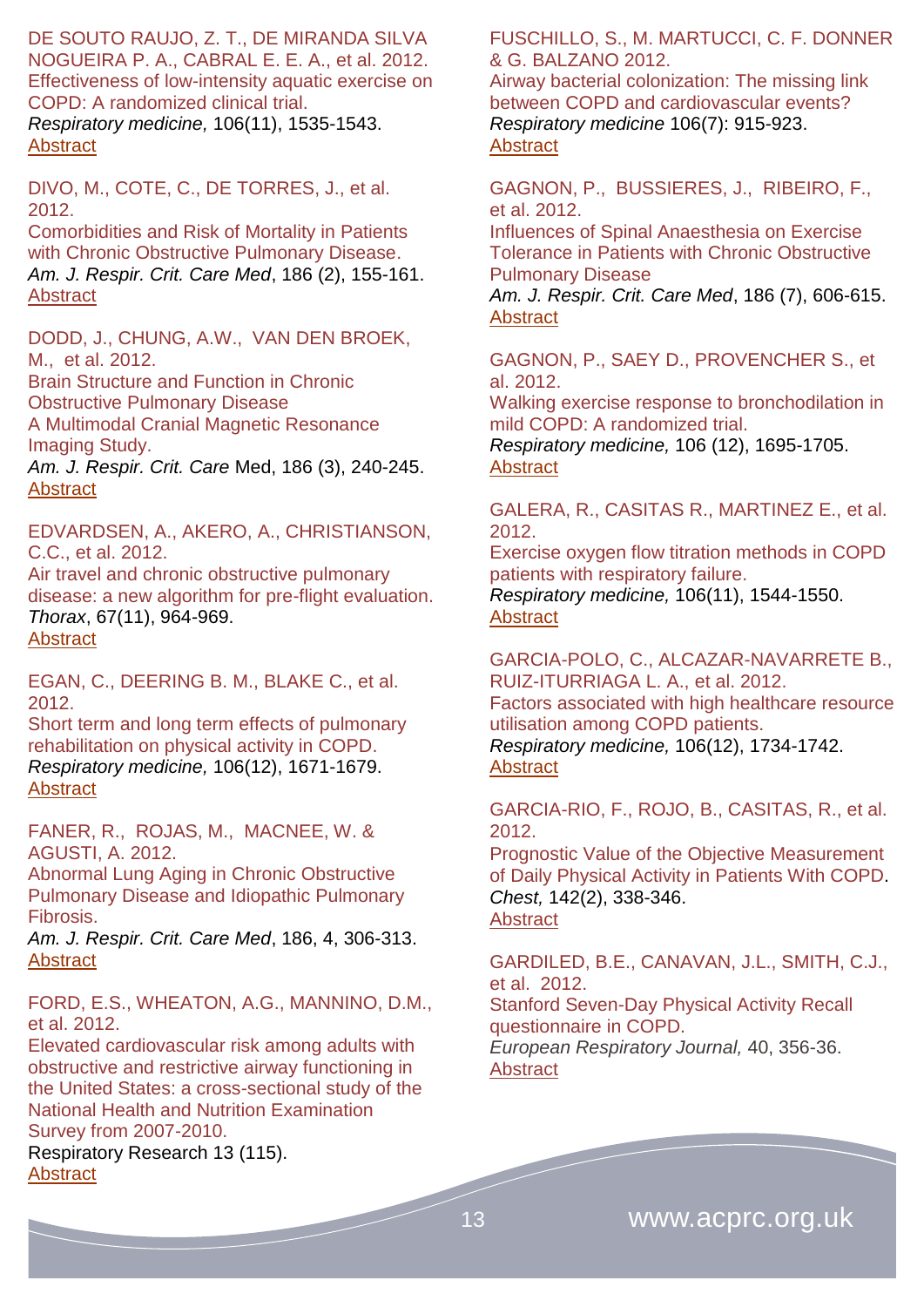GEROVAKILI, V. 2012.

Neuromuscular electrical stimulation appears to be useful in people with severe chronic obstructive pulmonary disease. *Journal of physiotherapy*, 58(4), 270. **[Abstract](http://www.ncbi.nlm.nih.gov/pubmed/23177231)** 

GIAVEDONI, S., DEANS A., MCCAUGHY P., et al., 2012.

Neuromuscular electrical stimulation prevents muscle function deterioration in exacerbated COPD: A pilot study.

*Respiratory medicine*,106(10), 1429-1434. **[Abstract](http://www.resmedjournal.com/article/S0954-6111(12)00188-6/abstract)** 

HAJGHANBARI, B., HOLSTI L., ROAD J. D. & DARLENE REID W. 2012. Pain in people with chronic obstructive pulmonary disease (COPD). *Respiratory medicine,* 106(7), 998-1005. [Abstract](http://www.resmedjournal.com/article/S0954-6111(12)00114-X/abstract)

HOGG, L., GRANT, A., GARROD, R. & FIDDLER, H. 2012. People with COPD Perceive Ongoing, Structured and Socially Supportive Exercise Opportunities to be Important for Maintaining an Active Lifestyle Following Pulmonary Rehabilitation: A Qualitative Study. *Journal of physiotherapy*, 58(3), 189-95. [Abstract](http://www.ncbi.nlm.nih.gov/pubmed/22884186)

HOLLAND, A. HILL, C. JONES, A. & MCDONALD, C. 2012 Breathing exercises for chronic obstructive pulmonary disease.

*Cochrane Database of Systematic Reviews,* 10. **[Abstract](http://onlinelibrary.wiley.com/doi/10.1002/14651858.CD008250.pub2/abstract)** 

HOPKINSON, N. S., SHARSHAR, T., DAYER, M. J., et al. 2012.

The effect of acute non-invasive ventilation on corticospinal pathways to the respiratory muscles in chronic obstructive pulmonary disease.

*Respiratory Physiology & Neurobiology*, 183, 41- 47

[Abstract](http://www.ncbi.nlm.nih.gov/pubmed/?term=The+effect+of+acute+non-invasive+ventilation+on+corticospinal+pathways+to+the+respiratory+muscles+in+chronic+obstructive+pulmonary+disease.)

JOHANSSON, E.-L., TERNESTEN-HASSEUS E., OLSEN M. F. & MILLQUIST E.2012.

Respiratory movement and pain thresholds in airway environmental sensitivity, asthma and COPD.

*Respiratory medicine,* 106(7), 1006-1013. [Abstract](http://www.resmedjournal.com/article/S0954-6111(12)00121-7/abstract)

JONES, P.W., HARDING, G., WIKLUND, I.,et al. 2012.

[Tests of the Responsiveness of the COPD](http://journal.publications.chestnet.org/article.aspx?articleid=1206616)  [Assessment Test Following Acute Exacerbation](http://journal.publications.chestnet.org/article.aspx?articleid=1206616)  [and Pulmonary Rehabilitation.](http://journal.publications.chestnet.org/article.aspx?articleid=1206616) *Chest,* 142(1), 134-140. [Full Text PDF](http://journal.publications.chestnet.org/data/Journals/CHEST/24328/134.pdf)

JONES, P., MIRAVITLES, M., van der MOLEN, T. & KULICH, K. 2012. Beyond  $FEV<sub>1</sub>$  [in COPD: a review of patient](http://www.dovepress.com/beyond-fev1-in-copd-a-review-of-patient-reported-outcomes-and-their-me-peer-reviewed-article-COPD)[reported outcomes and their measurement.](http://www.dovepress.com/beyond-fev1-in-copd-a-review-of-patient-reported-outcomes-and-their-me-peer-reviewed-article-COPD) *International Journal of Chronic Obstructive Pulmonary Disease*, 7, 697-709. [Abstract](http://www.dovepress.com/beyond-fev1-in-copd-a-review-of-patient-reported-outcomes-and-their-me-peer-reviewed-article-COPD)

JORDAN, A.G., WEBB, K.A. & O'DONNELL, D.E. 2012.

Does dynamic hyperinflation contribute to dyspnoea during exercise in patients with COPD? *European Respiratory Journal,* 40, 322-329. [Abstract](http://erj.ersjournals.com/content/40/2/322.abstract)

KATAJISTO, M., KUPIAINEN, H., RANTANEN, P., et al. 2012. [Physical inactivity in COPD and increased](http://www.dovepress.com/physical-inactivity-in-copd-and-increased-patient-perception-of-dyspne-peer-reviewed-article-COPD)  [patient perception of dyspnea.](http://www.dovepress.com/physical-inactivity-in-copd-and-increased-patient-perception-of-dyspne-peer-reviewed-article-COPD) *International Journal of Chronic Obstructive Pulmonary Disease,* 7, 743-755*.* [Abstract](http://www.dovepress.com/physical-inactivity-in-copd-and-increased-patient-perception-of-dyspne-peer-reviewed-article-COPD)

KATO, D.J., RODGERS, W.M., STICKLAND, M.K. & HAENNEL, R.G. 2012.

[Impact of Peak Oxygen Uptake and Muscular](http://journals.lww.com/jcrjournal/Abstract/2012/11000/Impact_of_Peak_Oxygen_Uptake_and_Muscular_Fitness.8.aspx)  [Fitness on the Performance of Activities of Daily](http://journals.lww.com/jcrjournal/Abstract/2012/11000/Impact_of_Peak_Oxygen_Uptake_and_Muscular_Fitness.8.aspx)  [Living in Patients With Chronic Obstructive](http://journals.lww.com/jcrjournal/Abstract/2012/11000/Impact_of_Peak_Oxygen_Uptake_and_Muscular_Fitness.8.aspx)  [Pulmonary Disease.](http://journals.lww.com/jcrjournal/Abstract/2012/11000/Impact_of_Peak_Oxygen_Uptake_and_Muscular_Fitness.8.aspx)

*Journal of Cardiopulmonary Rehabilitation & Prevention, 32(6)*, 400-404. **Abstract**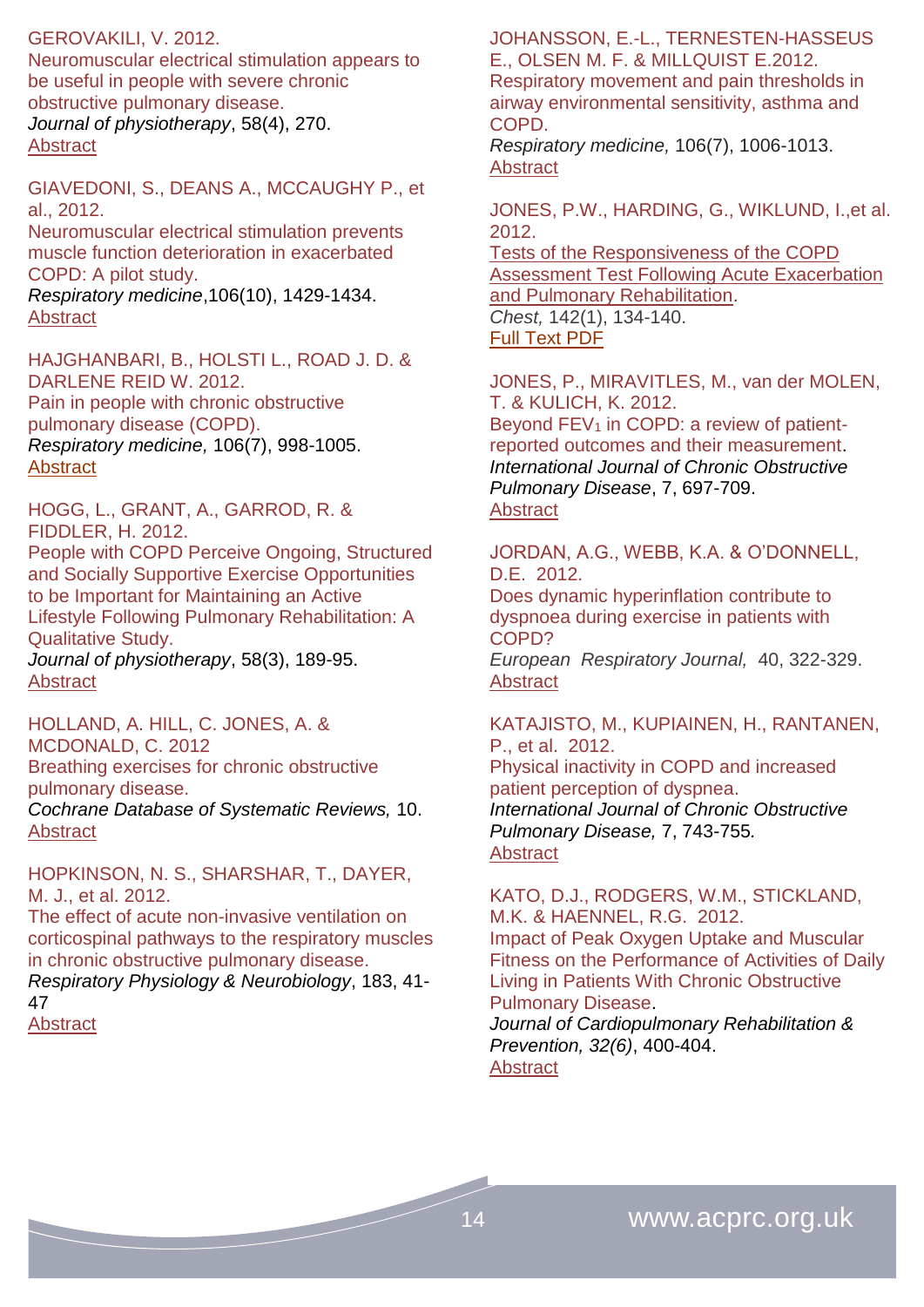### LAN, C., SU, C., CHOU, L., et al. 2012.

Association of body mass index with exercise cardiopulmonary responses in lung functionmatched patients with chronic obstructive pulmonary disease.

*Heart and Lung,* 41(4), 374-381. [Abstract](http://www.heartandlung.org/article/S0147-9563(12)00071-4/abstract)

LANGE, P., MAROTT, J, L., VESTBO, J., et al., 2012.

Prediction of the Clinical Course of Chronic Obstructive Pulmonary Disease, Using the New GOLD Classification

A Study of the General Population. *Am. J. Respir. Crit. Care Med*, 186 (10), 975- 981.

### [Abstract](http://ajrccm.atsjournals.org/content/186/10/975.abstract)

MAGNUSSEN, H., PAGGIARO P., SCHMIDT H., et al. 2012.

Effect of combination treatment on lung volumes and exercise endurance time in COPD.

*Respiratory medicine,* 106(10), 1413-1420. **[Abstract](http://www.resmedjournal.com/article/S0954-6111(12)00195-3/abstract)** 

MAHLER, D.A., D'URZO, A., BATEMAN, E.D., et al. 2012.

Concurrent use of indacaterol plus tiotropium in patients with COPD provides superior bronchodilation compared to tiotropium alone: a randomised, double-blind comparison. *Thorax*, 67(9), 781-788.

**[Abstract](http://thorax.bmj.com/content/67/9/781.abstract)** 

MINET, C., VIVODTZEV, I., TAMISIER, R., et al. 2012.

Reduced six-minute walking distance, high fatfree-mass index and hypercapnia are associated with endothelial dysfunction in COPD. *Respiratory Physiology & Neurobiology,* 183, 128-134. **[Abstract](http://www.ncbi.nlm.nih.gov/pubmed/?term=Reduced+six-minute+walking+distance%2C+high+fat-free-mass+index+and+hypercapnia+are++associated+with+endothelial+dysfunction+in+COPD.)** 

MOMEN, N., HADFIELD, P., KUHN, I., et al. 2012.

Discussing an uncertain future: end of life care conversation in chronic obstructive pulmonary disease. A systematic literature review and narrative synthesis.

*Thorax*, 67(9), 777-780. **[Abstract](http://thorax.bmj.com/content/67/9/777.abstract)** 

MOY, M. L., DANILACK V. A., WESTON N. A. & GARSHICK E. 2012.

Daily step counts in a US cohort with COPD. *Respiratory medicine,* 106(7), 962-969. **[Abstract](http://www.resmedjournal.com/article/S0954-6111(12)00126-6/abstract)** 

MOY, M. L., WESTON N. A., WILSON E. J., et al. 2012.

A pilot study of an Internet walking program and pedometer in COPD.

*Respiratory medicine,* 106(9), 1342-1350. [Abstract](http://www.resmedjournal.com/article/S0954-6111(12)00227-2/abstract)

O'BYRNE, P. M., RENNARD S., GERSTEIN H., et al. 2012.

Risk of new onset diabetes mellitus in patients with asthma or COPD taking inhaled corticosteroids. *Respiratory medicine,* 106(11). 1487-1493. [Abstract](http://www.resmedjournal.com/article/S0954-6111(12)00273-9/abstract)

OGA, T., TSUKINO, M., HAJIRO, T., et al. 2012. Analysis of longitudinal changes in dyspnea of patients with chronic obstructive pulmonary disease: an observational study. *Respiratory Research*, 13 (85). [Abstract](http://respiratory-research.com/content/13/1/85)

PAN, L., GUO Y. Z., YAN J. H., et al. 2012. Does upper extremity exercise improve dyspnea in patients with COPD? A meta-analysis. *Respiratory medicine,* 106(11), 1517-1525. **[Abstract](http://www.resmedjournal.com/article/S0954-6111(12)00293-4/abstract)** 

PETROVIC, M., REITER, M., ZIPKO, H. et al. 2012.

[Effects of inspiratory muscle training on dynamic](http://www.dovepress.com/effects-of-inspiratory-muscle-training-on-dynamic-hyperinflation-in-pa-peer-reviewed-article-COPD)  [hyperinflation in patients with COPD.](http://www.dovepress.com/effects-of-inspiratory-muscle-training-on-dynamic-hyperinflation-in-pa-peer-reviewed-article-COPD) *International Journal of Chronic Obstructive Pulmonary Disease*, 7, 797-805. [Abstract](http://www.dovepress.com/effects-of-inspiratory-muscle-training-on-dynamic-hyperinflation-in-pa-peer-reviewed-article-COPD)

#### PUGH, S. & ENRIGHT, S. 2012.

A qualitative study into the experiences of living with long term oxygen therapy: the perspective of patients with chronic obstructive pulmonary disease.

*Journal of the ACPRC,* 44, 22-27. [Full text PDF](http://www.acprc.org.uk/dmdocuments/RBH%20Journal%202012.pdf)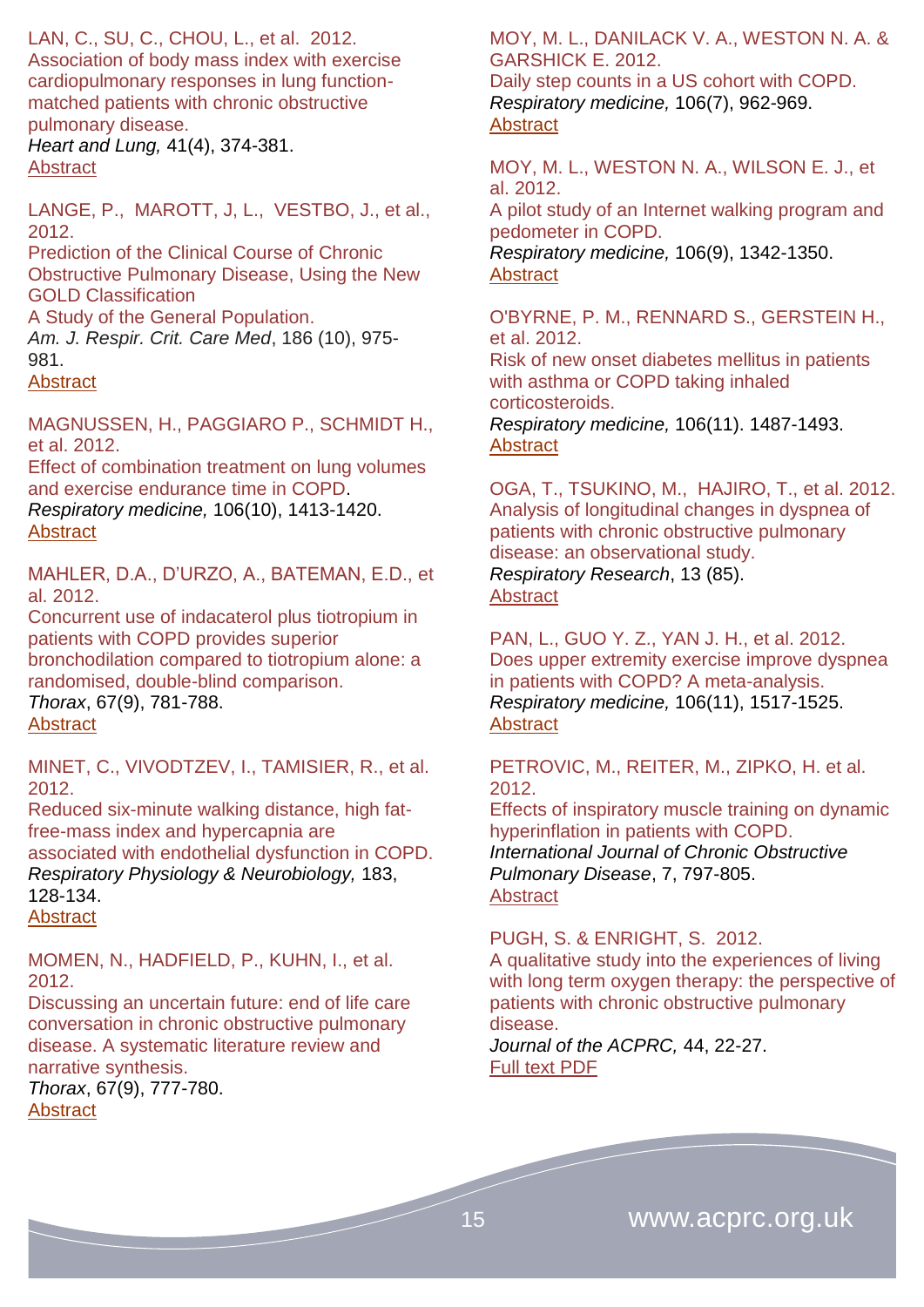SCHOU, L., ØSTERGAARD B., RASMUSSEN L. S., et al. 2012.

Cognitive dysfunction in patients with chronic obstructive pulmonary disease – A systematic review.

*Respiratory medicine,* 106(8), 1071-1081. **[Abstract](http://www.resmedjournal.com/article/S0954-6111(12)00123-0/abstract)** 

SOHANPAL, R., SEALE, C., TAYLOR, S.J.C. 2012.

Learning to manage COPD: A qualitative study of reasons for attending and not attending a COPD-specific self-management programme. *Chronic Respiratory Disease,* 9, 163-174. [Abstract](http://crd.sagepub.com/content/9/3/163.abstract) 

SOYSA, S., McKEOUGH, Z., SPENCER, L. & ALISON, J. 2012.

[Effects of maintenance programs on exercise](http://www.ingentaconnect.com/content/maney/ptr/2012/00000017/00000005/art00008)  [capacity and quality of life in chronic obstructive](http://www.ingentaconnect.com/content/maney/ptr/2012/00000017/00000005/art00008)  [pulmonary disease.](http://www.ingentaconnect.com/content/maney/ptr/2012/00000017/00000005/art00008)

*Physical Therapy Reviews,* 17(5), 335-345. **[Abstract](http://www.ingentaconnect.com/content/maney/ptr/2012/00000017/00000005/art00008)** 

THORPE, O., JOHNSTON, K. & KUMAR, S. 2012.

[Barriers and Enablers to Physical Activity](http://journals.lww.com/jcrjournal/Abstract/2012/11000/Barriers_and_Enablers_to_Physical_Activity.3.aspx)  [Participation in Patients With COPD: A](http://journals.lww.com/jcrjournal/Abstract/2012/11000/Barriers_and_Enablers_to_Physical_Activity.3.aspx)  [systematic review.](http://journals.lww.com/jcrjournal/Abstract/2012/11000/Barriers_and_Enablers_to_Physical_Activity.3.aspx) 

*Journal of Cardiopulmonary Rehabilitation & Prevention, 32(6), 359-369.*  **Abstract** 

TIMMINS, S.C., DIBA, C., FARROW, C.E. et al. 2012

[The Relationship Between Airflow Obstruction,](http://journal.publications.chestnet.org/article.aspx?articleid=1262322)  [Emphysema Extent, and Small Airways Function](http://journal.publications.chestnet.org/article.aspx?articleid=1262322)  [in COPD.](http://journal.publications.chestnet.org/article.aspx?articleid=1262322)

*Chest,* 142(2), 312-319. **[Abstract](http://journal.publications.chestnet.org/article.aspx?articleid=1262322)** 

WEDZICHA, J.A., DECRAMER, M. & SEEMUNGAL, T.A.R. 2012. The role of bronchodilator treatment in the prevention of exacerbations of COPD. *European Respiratory Journal,* 40, 1545-1554. **Abstract** 

WEINGARTEN, J. A., LEDERER, D. J., OZTURK, E., et al. 2012.

A comparison of single breath and re-breathe diffusing capacity in emphysema patients and controls.

*Respiratory Physiology & Neurobiology*, 183, 15- 19.

**[Abstract](http://www.ncbi.nlm.nih.gov/pubmed/?term=A+comparison+of+single+breath+and+re-breathe+diffusing+capacity+in+emphysema+patients+and+controls.)** 

WELLS, J.M., WASHKO, G.R., MEILAN, K.H. et al. 2012. Pulmonary Arterial Enlargement and Acute Exacerbations of COPD. *New England Journal of Medicine*, 367, 913-921. **[Abstract](http://www.nejm.org/doi/full/10.1056/NEJMoa1203830)** 

WILLGOSS, T., YOHANNES, A., GOLDBART, J. & FATOYE, F. 2012. "Everything was spiralling out of control": Experiences of anxiety in people with chronic obstructive pulmonary disease. *Heart and Lung*, 41(6), 562-571. **[Abstract](http://www.heartandlung.org/article/S0147-9563(12)00308-1/abstract)** 

### <span id="page-15-0"></span>**Cystic Fibrosis (Paediatrics and Adults)**

BOUKA, A., TIEDE H., LIEBICH, L., et al. 2012. Quality of life in clinically stable adult cystic fibrosis out-patients: Associations with daytime sleepiness and sleep quality.

*Respiratory medicine,* 106(9), 1244-1249. [Abstract](http://www.resmedjournal.com/article/S0954-6111(12)00224-7/abstract)

BRADLEY, J.M., MADGE, S., MORTON, A.M. et al. 2012.

Cystic fibrosis research in allied health and nursing professions. *[Journal of Cystic Fibrosis,](http://www.sciencedirect.com/science/journal/15691993)* 11(5), 387-392.

[Abstract](http://www.sciencedirect.com/science/article/pii/S1569199312000434)

FLIGHT, W.G. & JONES, A.M. 2012. Cystic fibrosis, primary ciliary dyskinesia and non-cystic fibrosis bronchiectasis: update 2008- 11.

*Thorax*, 67(7), 645-649. **[Abstract](http://thorax.bmj.com/content/67/7/645.abstract)**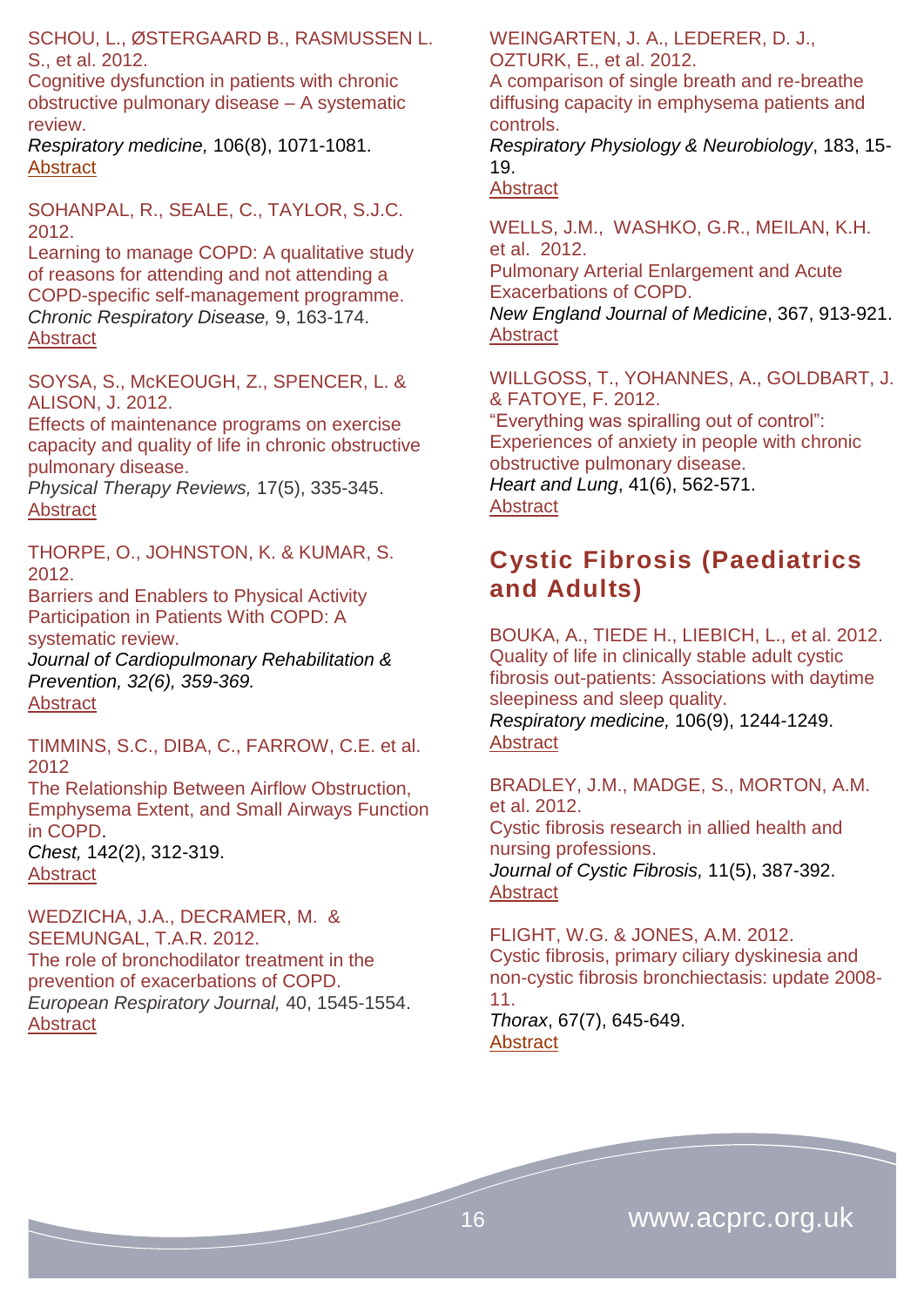HOO, A-F., THIA, L.P., NGUYEN, T.T.D., et al. 2012.

Lung function is abnormal in 3-month-old infants with cystic fibrosis diagnosed by newborn screening.

*Thorax*, 67(10), 874-881. **[Abstract](http://thorax.bmj.com/content/67/10/874.abstract)** 

HULZEBOS, H.J., WERKMAN, M.S., van BRUSSEL, M. & TAKKEN, T. 2012. Towards an individualized protocol for workload increments in cardiopulmonary exercise testing in children and adolescents with cystic fibrosis. *[Journal of Cystic Fibrosis,](http://www.sciencedirect.com/science/journal/15691993)* 11(6), 550-554. [Abstract](http://www.sciencedirect.com/science/article/pii/S1569199312000902)

KAZMERSKI, T. & ORENSTEIN, D.M. 2012. The ease of breathing test tracks clinical changes in cystic fibrosis. *[Journal of Cystic Fibrosis,](http://www.sciencedirect.com/science/journal/15691993)* 11(5), 383-386 [Abstract](http://www.sciencedirect.com/science/article/pii/S1569199312000446)

KELEMEN, L., LEE, A., BUTTON, B., et al. 2012. Pain Impacts on Quality of Life and Interferes with Treatment in Adults with Cystic Fibrosis. *Physiotherapy Research International,* 17, 132– 141.

**[Abstract](http://onlinelibrary.wiley.com/doi/10.1002/pri.524/abstract)** 

MCKOY, N. SALDANHA,I. ODELOLA, O. & ROBINSON, K. 2012

Active cycle of breathing technique for cystic fibrosis.

*Cochrane Database of Systematic Reviews*, 12. **[Abstract](http://onlinelibrary.wiley.com/doi/10.1002/14651858.CD007862.pub3/abstract)** 

QUON, B.S., MAYER-HAMBLETT, N., AITKEN, M.L. & GOSS, C.H. 2012. [Risk of Post-Lung Transplant Renal Dysfunction](http://journal.publications.chestnet.org/article.aspx?articleid=1206622)  [in Adults with Cystic Fibrosis](http://journal.publications.chestnet.org/article.aspx?articleid=1206622) *Chest.* 142(1), 185-191. [Full Text PDF](http://journal.publications.chestnet.org/data/Journals/CHEST/24328/185.pdf)

RAND, S., HILL, L., SHANNON, H. & MAIN, E. 2012.

Effects of high frequency chest wall oscillation on ventilation in children with cystic fibrosis : A pilot study.

*Journal of the ACPRC,* 44, 28-34. [Full text PDF](http://www.acprc.org.uk/dmdocuments/RBH%20Journal%202012.pdf)

REIX, P., AUBERT, F., WERCK-GALLOIS, M.C., et al. 2012.

Exercise with incorporated expiratory manoeuvres was as effective as breathing techniques for airway clearance in children with cystic fibrosis: a randomised crossover trial. *Journal of physiotherapy*, 58(4), 241-7. [Abstract](http://www.ncbi.nlm.nih.gov/pubmed/23177226)

TACCETTI, G., BIANCHINI, E., CARIANI, L., et al. 2012.

Early antibiotic treatment for Pseudomanas aeruginosa eradication in patients with cystic fibrosis: a randomised multicentre study comparing two different protocols.

*Thorax*, 67(10), 853-859. **[Abstract](http://thorax.bmj.com/content/67/10/853.abstract)** 

URQUHART, D., SELL, Z. DHOUIEB,E., et al. 2012.

Effects of a supervised, outpatient exercise and physiotherapy programme in children with cystic fibrosis.

*Pediatric Pulmonology,* 47 (12), 1235-1241. **[Abstract](http://www.ncbi.nlm.nih.gov/pubmed/?term=Effects+of+a+supervised%2C+outpatient+exercise+and+physiotherapy+programme+in+children+with+cystic+fibrosis)** 

VILOZNI, D., LAVIE, M., SAROUK, I. & EFRATI, O. 2012. Progressive Flow-to-Volume Dysanapsis in

Cystic Fibrosis A Predictor for Lung Transplantation? *Am. J. Respir. Crit. Care Med*, 186 (1), 82-87.

**[Abstract](http://ajrccm.atsjournals.org/content/186/1/82.abstract)** 

ZHAO, Z., FISCHER, R., INEZ, F. et al. 2012. Regional ventilation in cystic fibrosis measured by electrical impedance tomography. *[Journal of Cystic Fibrosis,](http://www.sciencedirect.com/science/journal/15691993)* 11(5), 412-418. **[Abstract](http://www.sciencedirect.com/science/article/pii/S1569199312000501)** 

### <span id="page-16-0"></span>**Interstitial Lung Disease**

BERRY, C.E., DRUMMOND, M.B., HAN, M.K., et al. 2012.

[Relationship](http://journal.publications.chestnet.org/article.aspx?articleid=1215979) Between Lung Function Impairment and [Health-Related](http://journal.publications.chestnet.org/article.aspx?articleid=1215979) Quality of Life in COPD and [Interstitial](http://journal.publications.chestnet.org/article.aspx?articleid=1215979) Lung Disease. *Chest,* 142(3), 704-711. **[Abstract](http://journal.publications.chestnet.org/article.aspx?articleid=1215979&atab=10)**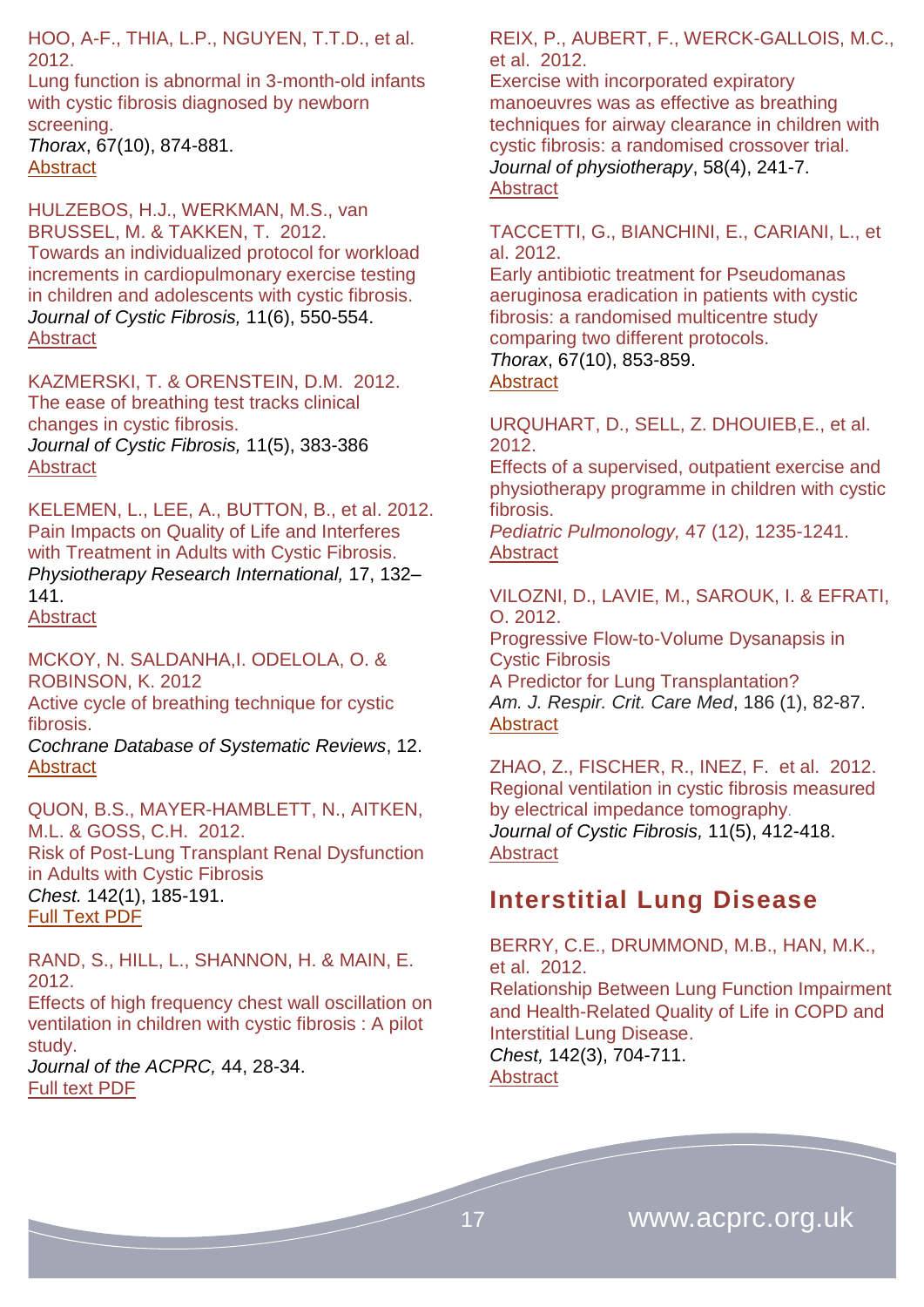FANER, R., ROJAS, M., MACNEE, W. & AGUSTI, A. 2012.

Abnormal Lung Aging in Chronic Obstructive Pulmonary Disease and Idiopathic Pulmonary Fibrosis.

*Am. J. Respir. Crit. Care Med*, 186 (4), 306-313. **[Abstract](http://ajrccm.atsjournals.org/content/186/4/306.abstract)** 

HANUMEGOWDA, C., FARKAS, L. & KOLB, M. 2012.

[Angiogenesis](http://journal.publications.chestnet.org/article.aspx?articleid=1206624) in Pulmonary Fibrosis: Too Much or Not [Enough?](http://journal.publications.chestnet.org/article.aspx?articleid=1206624) *Chest,* 142(1), 200-207. [Full Text PDF](http://journal.publications.chestnet.org/data/Journals/CHEST/24328/200.pdf)

#### JUDSON, M. A. 2012.

The treatment of pulmonary sarcoidosis. *Respiratory medicine,* 106(10), 1351-1361. **[Abstract](http://www.resmedjournal.com/article/S0954-6111(12)00067-4/abstract)** 

PATEL, A.S., SIEGERT, R.J., BRIGNALL, K., et al. 2012.

The development and validation of the King's Brief Interstitial Lung Disease (K-BILD) health status questionnaire. *Thorax*, 67(9), 804-810.

**[Abstract](http://thorax.bmj.com/content/67/9/804.abstract)** 

SWIGRIS, J. J., HAN M., VIJ R., NOTH I., et al. 2012.

The UCSD shortness of breath questionnaire has longitudinal construct validity in idiopathic pulmonary fibrosis

*Respiratory medicine,* 106(10), 1447-1455. **[Abstract](http://www.resmedjournal.com/article/S0954-6111(12)00232-6/abstract)** 

### <span id="page-17-0"></span>**Lung Cancer**

HOOGERWERF, M. A., NINABER M. K., WILLEMS L. N. A. & KAPTEIN A. A. 2012. Feelings are facts, Illness perceptions in patients with lung cancer. *Respiratory medicine,* 106(8), 1170-1176.

[Abstract](http://www.resmedjournal.com/article/S0954-6111(12)00158-8/abstract)

Mets O. M., de Jong P. A., Prokop M et al. 2012 Computed tomographic screening for lung cancer: An opportunity to evaluate other diseases. *JAMA, 308(14), 1433-1434.*

#### **[Abstract](http://www.ncbi.nlm.nih.gov/pubmed/?term=computed+tomographic+screeening+for+lung+cancer+an+opportunity+to+evaluatre+other+disease)**

### <span id="page-17-1"></span>**Pulmonary Rehabilitation, exercise & activity**

AGARWAL, V., TETENTA, S., BAUTISTA, J. et al. 2012.

Longitudinal Changes in Directly Measured Physical Activity in Patients with Chronic Obstructive Pulmonary Disease: The trajectory of change.

*Journal of Cardiopulmonary Rehabilitation & Prevention,* 32(5), 292-295. **[Abstract](http://journals.lww.com/jcrjournal/Abstract/2012/09000/Longitudinal_Changes_in_Directly_Measured_Physical.9.aspx)** 

BAUMANN, H.J., KLUGE, S., RUMMEL, K., et al. 2012

Low intensity, long-term outpatient rehabilitation in COPD: a randomised controlled trial. *Respiratory Research,* 13 (86). **[Abstract](http://respiratory-research.com/content/13/1/86)** 

BOERRIGTER, B.G., BOGAARD, H.J., TRIP, P., et al. 2012. [Ventilatory and Cardiocirculatory Exercise](http://journal.publications.chestnet.org/article.aspx?articleid=1216039)  [Profiles in COPD: The Role of Pulmonary](http://journal.publications.chestnet.org/article.aspx?articleid=1216039)  [Hypertension.](http://journal.publications.chestnet.org/article.aspx?articleid=1216039) *Chest,* 142(5), 1166-1174. **[Abstract](http://journal.publications.chestnet.org/article.aspx?articleid=1216039)** 

CHANDREA, D., WISE, R.A., KULKARNI, H.S. et al. 2012. [Optimizing](http://journal.publications.chestnet.org/article.aspx?articleid=1216033) the 6-Min Walk Test as a Measure of Exercise [Capacity](http://journal.publications.chestnet.org/article.aspx?articleid=1216033) in COPD. *Chest,* 142(6), 1545-1552. **[Abstract](http://journal.publications.chestnet.org/article.aspx?articleid=1216033)** 

DE SOUTO RAUJO, Z. T., DE MIRANDA SILVA NOGUEIRA P. A., CABRAL E. E. A., et al. 2012. Effectiveness of low-intensity aquatic exercise on COPD: A randomized clinical trial. *Respiratory medicine,* 106(11), 1535-1543. **[Abstract](http://www.resmedjournal.com/article/S0954-6111(12)00236-3/abstract)** 

#### EGAN, C., DEERING B. M., BLAKE C., et al. 2012.

Short term and long term effects of pulmonary rehabilitation on physical activity in COPD. *Respiratory medicine,* 106(12), 1671-1679. **[Abstract](http://www.resmedjournal.com/article/S0954-6111(12)00312-5/abstract)**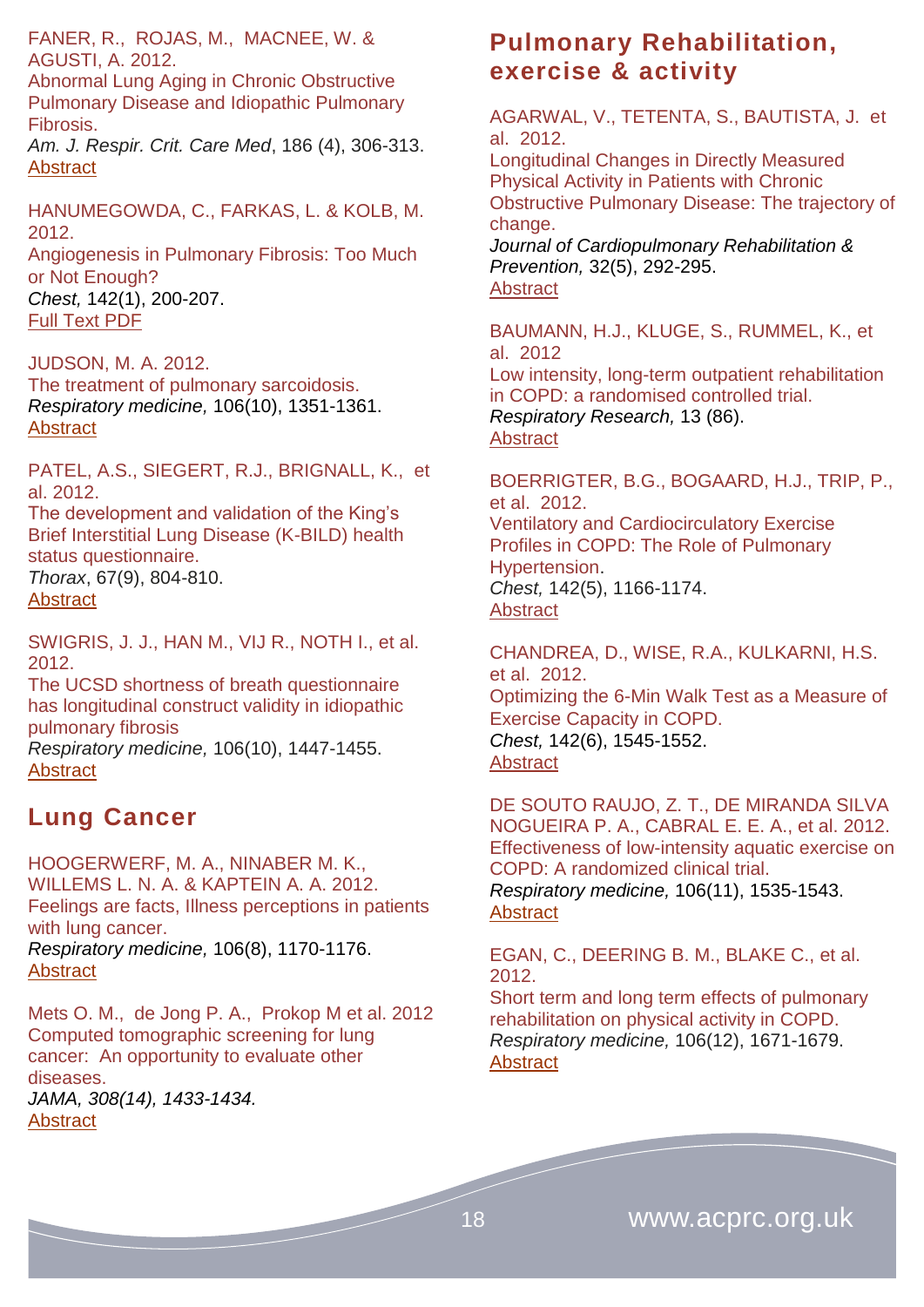GAGNON, P., BUSSIERES, J., RIBEIRO, F., et al. 2012.

Influences of Spinal Anaesthesia on Exercise Tolerance in Patients with Chronic Obstructive Pulmonary Disease

*Am. J. Respir. Crit. Care Med*, 186 (7), 606-615. **[Abstract](http://ajrccm.atsjournals.org/content/186/7/606.abstract)** 

GAGNON, P., SAEY D., PROVENCHER S., et al. 2012.

Walking exercise response to bronchodilation in mild COPD: A randomized trial.

*Respiratory medicine,* 106 (12), 1695-1705. **[Abstract](http://www.resmedjournal.com/article/S0954-6111(12)00317-4/abstract)** 

GALERA, R., CASITAS R., MARTINEZ E., et al. 2012.

Exercise oxygen flow titration methods in COPD patients with respiratory failure.

*Respiratory medicine,* 106(11), 1544-1550. **[Abstract](http://www.resmedjournal.com/article/S0954-6111(12)00235-1/abstract)** 

GARCIA-RIO, F., ROJO, B., CASITAS, R., et al. 2012.

Prognostic Value of the Objective [Measurement](http://journal.publications.chestnet.org/article.aspx?articleid=1262325) of Daily [Physical](http://journal.publications.chestnet.org/article.aspx?articleid=1262325) Activity in Patients With COPD. *Chest,* 142(2), 338-346. **[Abstract](http://journal.publications.chestnet.org/article.aspx?articleid=1262325)** 

GARDILED, B.E., CANAVAN, J.L., SMITH, C.J., et al. 2012. Stanford Seven-Day Physical Activity Recall questionnaire in COPD. *European Respiratory Journal,* 40, 356-36. [Abstract](http://erj.ersjournals.com/content/40/2/356.abstract)

GOLDSTEIN, R.S., HILL, K., BROOKES, D. & DOLMAGE, T.E. 2012. Pulmonary [Rehabilitation:](http://journal.publications.chestnet.org/article.aspx?articleid=1356639) A Review of the Recent [Literature.](http://journal.publications.chestnet.org/article.aspx?articleid=1356639) *Chest,* 142(3), 738-749. **[Abstract](http://journal.publications.chestnet.org/article.aspx?articleid=1356639)** 

HILL, K., DOLMAGE T. E., WOON L., et al. 2012. A simple method to derive speed for the

endurance shuttle walk test. *Respiratory medicine,* 106(12), 1665-1670. [Abstract](http://www.resmedjournal.com/article/S0954-6111(12)00305-8/abstract)

HOGG, L., GRANT, A., GARROD, R. & FIDDLER, H. 2012.

People with COPD Perceive Ongoing, Structured and Socially Supportive Exercise Opportunities to be Important for Maintaining an Active Lifestyle Following Pulmonary Rehabilitation: A Qualitative Study.

*Journal of physiotherapy*, 58(3), 189-95. **[Abstract](http://www.ncbi.nlm.nih.gov/pubmed/22884186)** 

JONES, P.W., HARDING, G., WIKLUND, I.,et al. 2012.

Tests of the [Responsiveness](http://journal.publications.chestnet.org/article.aspx?articleid=1206616) of the COPD Assessment Test Following Acute [Exacerbation](http://journal.publications.chestnet.org/article.aspx?articleid=1206616) and Pulmonary [Rehabilitation.](http://journal.publications.chestnet.org/article.aspx?articleid=1206616)

*Chest,* 142(1), 134-140. [Full Text PDF](http://journal.publications.chestnet.org/data/Journals/CHEST/24328/134.pdf)

KATO, D.J., RODGERS, W.M., STICKLAND, M.K. & HAENNEL, R.G. 2012. [Impact of Peak Oxygen Uptake and Muscular](http://journals.lww.com/jcrjournal/Abstract/2012/11000/Impact_of_Peak_Oxygen_Uptake_and_Muscular_Fitness.8.aspx) 

[Fitness on the Performance of Activities of Daily](http://journals.lww.com/jcrjournal/Abstract/2012/11000/Impact_of_Peak_Oxygen_Uptake_and_Muscular_Fitness.8.aspx)  [Living in Patients With Chronic Obstructive](http://journals.lww.com/jcrjournal/Abstract/2012/11000/Impact_of_Peak_Oxygen_Uptake_and_Muscular_Fitness.8.aspx)  [Pulmonary Disease.](http://journals.lww.com/jcrjournal/Abstract/2012/11000/Impact_of_Peak_Oxygen_Uptake_and_Muscular_Fitness.8.aspx)

*Journal of Cardiopulmonary Rehabilitation & Prevention, 32(6)*, 400-404. **Abstract** 

LAN, C., SU, C., CHOU, L., et al. 2012.

Association of body mass index with exercise cardiopulmonary responses in lung functionmatched patients with chronic obstructive pulmonary disease. *Heart and Lung,* 41(4), 374-381. [Abstract](http://www.heartandlung.org/article/S0147-9563(12)00071-4/abstract)

MAGNUSSEN, H., PAGGIARO P., SCHMIDT H., et al. 2012.

Effect of combination treatment on lung volumes and exercise endurance time in COPD.

*Respiratory medicine,* 106(10), 1413-1420. **[Abstract](http://www.resmedjournal.com/article/S0954-6111(12)00195-3/abstract)** 

MANDDAL, P., SIDHU M. K., KOPE L., et al. 2012.

A pilot study of pulmonary rehabilitation and chest physiotherapy versus chest physiotherapy alone in bronchiectasis. *Respiratory medicine,* 106(12), 1647-1654. **[Abstract](http://www.resmedjournal.com/article/S0954-6111(12)00295-8/abstract)**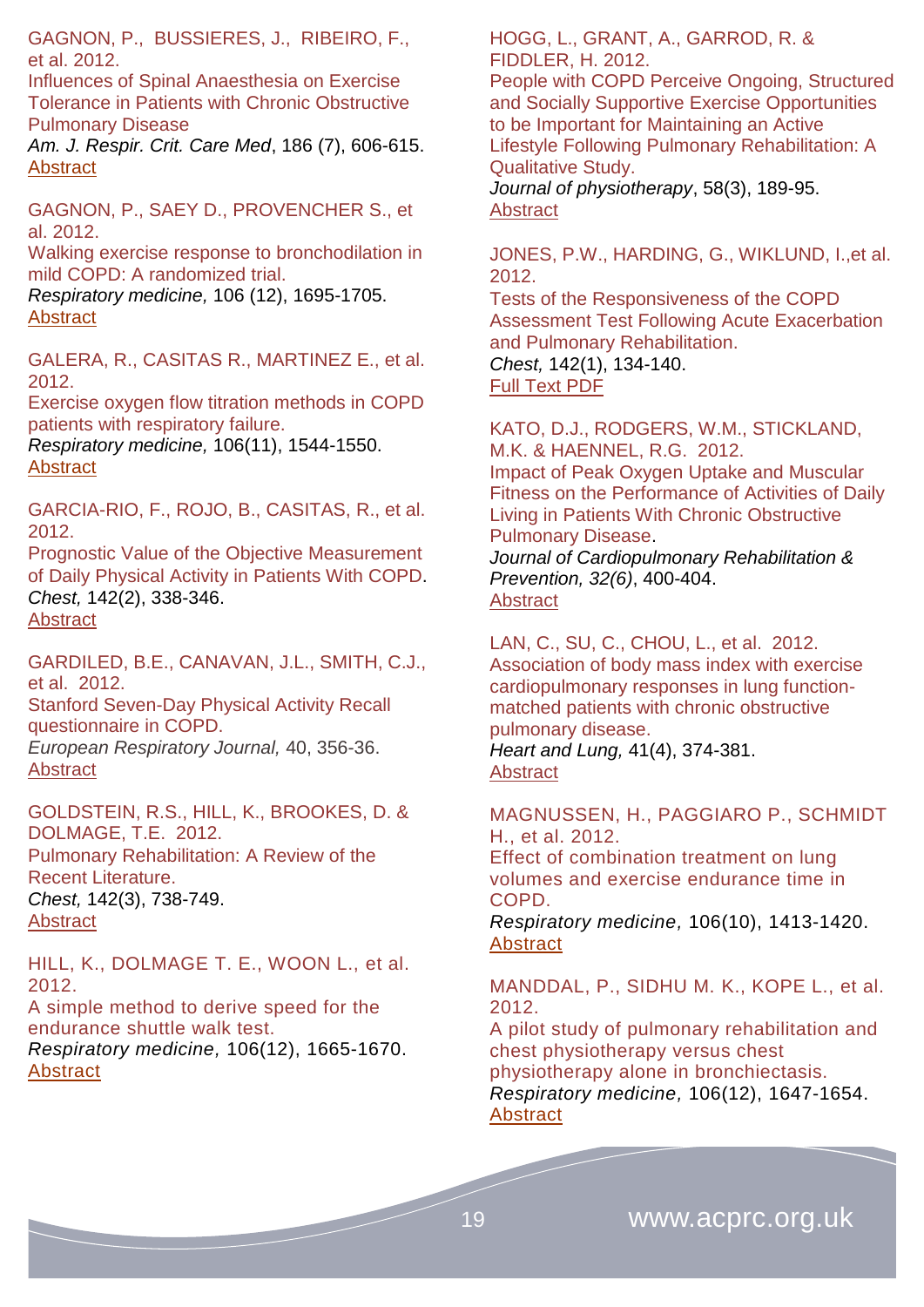MINET, C., VIVODTZEV, I., TAMISIER, R., et al. 2012.

Reduced six-minute walking distance, high fatfree-mass index and hypercapnia are associated with endothelial dysfunction in COPD. *Respiratory Physiology & Neurobiology,* 183, 128-134. **[Abstract](http://www.ncbi.nlm.nih.gov/pubmed/?term=Reduced+six-minute+walking+distance%2C+high+fat-free-mass+index+and+hypercapnia+are++associated+with+endothelial+dysfunction+in+COPD.)** 

MOY, M. L., DANILACK V. A., WESTON N. A. & GARSHICK E. 2012.

Daily step counts in a US cohort with COPD. *Respiratory medicine,* 106(7), 962-969. **[Abstract](http://www.resmedjournal.com/article/S0954-6111(12)00126-6/abstract)** 

MOY, M. L., WESTON N. A., WILSON E. J., et al. 2012.

A pilot study of an Internet walking program and pedometer in COPD.

*Respiratory medicine,* 106(9), 1342-1350. **[Abstract](http://www.resmedjournal.com/article/S0954-6111(12)00227-2/abstract)** 

SOYSA, S., McKEOUGH, Z., SPENCER, L. & ALISON, J. 2012.

[Effects of maintenance programs on exercise](http://www.ingentaconnect.com/content/maney/ptr/2012/00000017/00000005/art00008)  [capacity and quality of life in chronic obstructive](http://www.ingentaconnect.com/content/maney/ptr/2012/00000017/00000005/art00008)  [pulmonary disease.](http://www.ingentaconnect.com/content/maney/ptr/2012/00000017/00000005/art00008)

*Physical Therapy Reviews,* 17(5), 335-345. **[Abstract](http://www.ingentaconnect.com/content/maney/ptr/2012/00000017/00000005/art00008)** 

THORPE, O., JOHNSTON, K. & KUMAR, S. 2012.

[Barriers and Enablers to Physical Activity](http://journals.lww.com/jcrjournal/Abstract/2012/11000/Barriers_and_Enablers_to_Physical_Activity.3.aspx)  [Participation in Patients With COPD: A](http://journals.lww.com/jcrjournal/Abstract/2012/11000/Barriers_and_Enablers_to_Physical_Activity.3.aspx)  [systematic review.](http://journals.lww.com/jcrjournal/Abstract/2012/11000/Barriers_and_Enablers_to_Physical_Activity.3.aspx) 

*Journal of Cardiopulmonary Rehabilitation & Prevention, 32(6), 359-369.*  **Abstract** 

TURNER, L., HOUCHEN, L., WILLIAMS, J. & SINGH, S.J. 2012.

Reliability of Pedometers to Measure Step Counts in Patients With Chronic Respiratory Disease.

*Journal of Cardiopulmonary Rehabilitation & Prevention,* 32(5), 284-291. **Abstract** 

VAN ZELLER, M., MOTA, P.C., AMORIM, A. et al. 2012.

Pulmonary Rehabilitation in Patients With Bronchiectasis: Pulmonary function, arterial blood gases, and the 6-minute walk test. *Journal of Cardiopulmonary Rehabilitation & Prevention,* 32(5), 278-283. [Abstract](http://journals.lww.com/jcrjournal/Abstract/2012/09000/Pulmonary_Rehabilitation_in_Patients_With.7.aspx) 

### <span id="page-19-0"></span>**Neurology**

### <span id="page-19-1"></span>**Neuromuscular**

BRALEY, T. J., SEGAL, B. M. & CHERVIN, R. D. 2012.

Sleep-disordered breathing in multiple sclerosis. *Neurology,* 79**,** 929-936. [Abstract](http://www.ncbi.nlm.nih.gov/pubmed/22895593)

HULL, J., ANIAPRAVAN, R., CHAN, E., et al. 2012.

Guidelines for respiratory management of children with neuromuscular disease. *Thorax*, 67, supp1. **[Abstract](http://thorax.bmj.com/content/67/Suppl_1/i1.extract)** 

McKIM, D.A., KATZ, S.L., BARROWMAN, et al. 2012.

Lung volume recruitment slows pulmonary function decline in Duchenne muscular dystrophy. *Archives of Physical Medicine and Rehabilitation,* 93 (7), 1117-1122.

[Full text](http://download.journals.elsevierhealth.com/pdfs/journals/0003-9993/PIIS0003999312001621.pdf) PDF

# <span id="page-19-2"></span>**Spinal cord injury**

<span id="page-19-3"></span>WADSWORTH, B.M., HAINES, T.P., CORNWELL, P.L. et al. 2012. Abdominal Binder Improves Lung Volumes and Voice in People With Tetraplegic Spinal Cord **Injury** *Archives of Physical Medicine and Rehabilitation,* 93(12), 2189-2197. **[Abstract](http://www.archives-pmr.org/article/S0003-9993(12)00433-9/abstract)**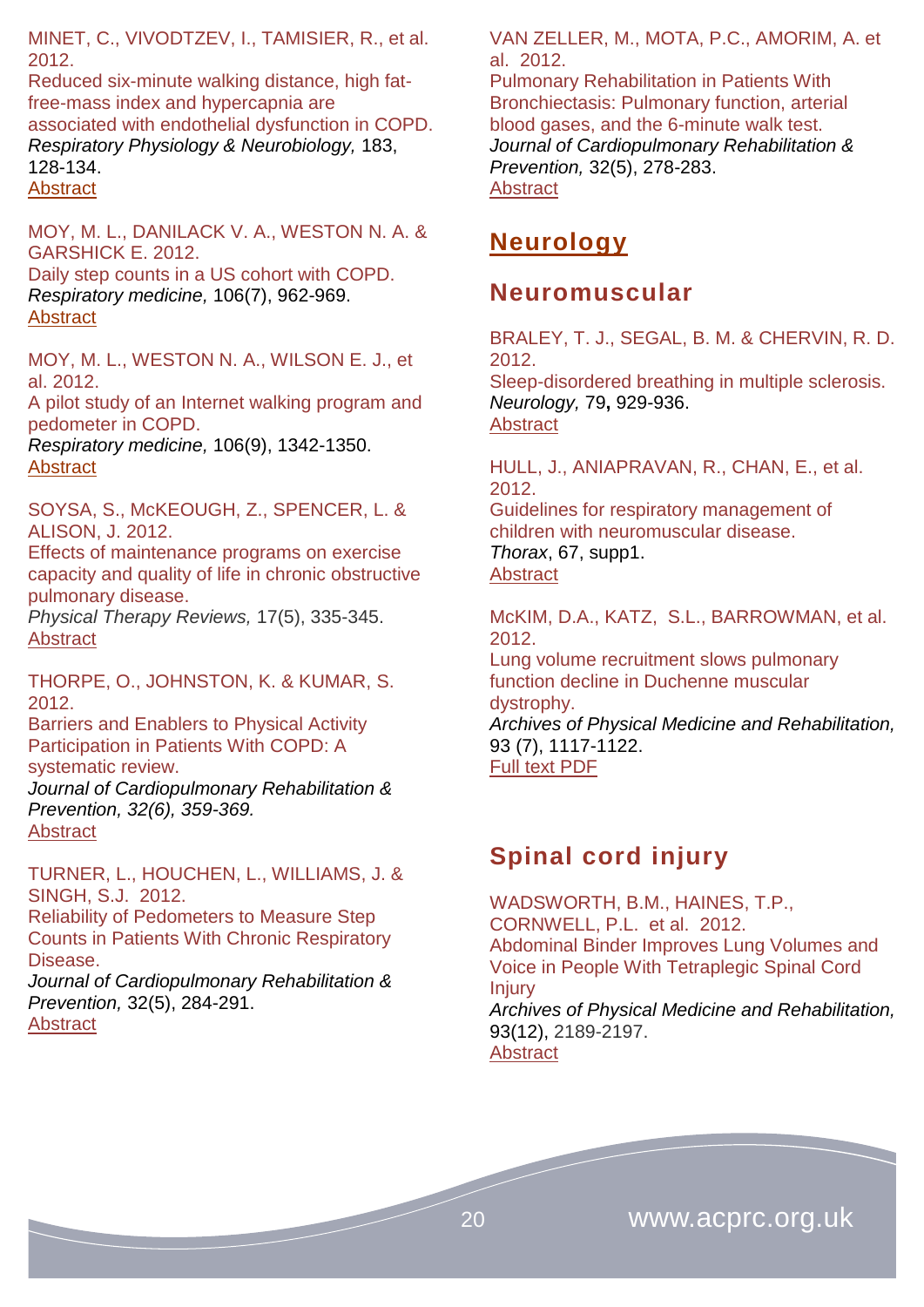# **NIV**

BING, D., JIAN, K., LONG-FENG, S., et al. 2012 Vibration response imaging: a novel non-invasive tool for evaluating the initial therapeutic effect of non-invasive positive pressure ventilation in patients with acute exacerbation of chronic obstructive pulmonary disease.

*Respiratory Research*, 13 (65). **[Abstract](http://respiratory-research.com/content/13/1/65)** 

CARRILLO, A., FERRER, M., GONZALEZ-DIAZ, G., et al. 2012.

Noninvasive Ventilation in Acute Hypercapnic Respiratory Failure Caused by Obesity Hypoventilation Syndrome and Chronic Obstructive Pulmonary Disease.

*Am. J. Respir. Crit. Care Med*, 186 (2), 1279- 1285.

**[Abstract](http://ajrccm.atsjournals.org/content/186/12/1279.abstract)** 

HOPKINSON, N. S., SHARSHAR, T., DAYER, M. J., et al. 2012.

The effect of acute non-invasive ventilation on corticospinal pathways to the respiratory muscles in chronic obstructive pulmonary disease. *Respiratory Physiology & Neurobiology*, 183, 41- 47. [Abstract](http://www.ncbi.nlm.nih.gov/pubmed/?term=The+effect+of+acute+non-invasive+ventilation+on+corticospinal+pathways+to+the+respiratory+muscles+in+chronic+obstructive+pulmonary+disease.)

KLUGE, S. 2012.

Avoiding invasive mechanical ventilation by extracorporeal carbon dioxide removal in patients failing noninvasive ventilation. *[Intensive Care Medicine,](http://link.springer.com/journal/134) 38 (10),* 1632-1639. [Abstract](http://link.springer.com/article/10.1007/s00134-012-2649-2)

MURPHY, P.B., BRIGNALL, K., MOXHAM J. et. al. 2012.

[High pressure versus high intensity noninvasive](http://www.dovepress.com/high-pressure-versus-high-intensity-noninvasive-ventilation-in-stable--peer-reviewed-article-COPD)  [ventilation in stable hypercapnic chronic](http://www.dovepress.com/high-pressure-versus-high-intensity-noninvasive-ventilation-in-stable--peer-reviewed-article-COPD)  [obstructive pulmonary disease: a randomized](http://www.dovepress.com/high-pressure-versus-high-intensity-noninvasive-ventilation-in-stable--peer-reviewed-article-COPD)  [crossover trial.](http://www.dovepress.com/high-pressure-versus-high-intensity-noninvasive-ventilation-in-stable--peer-reviewed-article-COPD)

*International Journal of Chronic Obstructive Pulmonary Disease*, 7, 811-818. **[Abstract](http://www.dovepress.com/high-pressure-versus-high-intensity-noninvasive-ventilation-in-stable--peer-reviewed-article-COPD)** 

MURPHY, P.B., DAVIDSON, C., HIND, M.D., et al. 2012

Volume targeted versus pressure support noninvasive ventilation in patients with super obesity and chronic respiratory failure: a randomised controlled trial.

*Thorax*, 67(8), 727-734. **[Abstract](http://thorax.bmj.com/content/67/8/727.abstract)** 

PIQUILLOUD, L., TASSAUX, D., BIALAIS, E. et al. 2012.

Neurally adjusted ventilatory assist (NAVA) improves patient–ventilator interaction during non-invasive ventilation delivered by face mask. *Intensive Care Medicine,* 38(10), 1624-1631. **[Abstract](http://link.springer.com/article/10.1007/s00134-012-2626-9)** 

RAZLAF, P., PABST D., MOHR M., et al. 2012. Non-invasive ventilation in immunosuppressed patients with pneumonia and extrapulmonary sepsis.

*Respiratory medicine,* 106(11), 1509-1516. **[Abstract](http://www.resmedjournal.com/article/S0954-6111(12)00301-0/abstract)** 

WINDISCH, W & STORRE, J.H. 2012. Target volume settings for home mechanical ventilation: great progress or just a gadget? *Thorax*, 67(8), 663-665. **[Abstract](http://thorax.bmj.com/content/67/8/663.extract)** 

### <span id="page-20-0"></span>**Obstructive Sleep Apnoea & Obesity Hypoventilation**

BOREL, J.-C., GAKWAYA, S., MASSE, J.-F., et al. 2012.

Impact of CPAP interface and mandibular advancement device on upper airway mechanical properties assessed with phrenic nerve stimulation in sleep apnea patients. *Respiratory Physiology & Neurobiology*, 183, 170-176.

**[Abstract](http://www.ncbi.nlm.nih.gov/pubmed/?term=Impact+of+CPAP+interface+and+mandibular+advancement+device+on+upper+airway+mechanical+properties+assessed+with+phrenic+nerve+stimulation+in+sleep+apnea+patients.)** 

BOREL, A., LEBLANC, X., ALMERAS, N., et al. 2012.

Sleep apnoea attenuates the effects of a lifestyle intervention programme in men with visceral obesity.

*Thorax*, 67(8), 735-741. **[Abstract](http://thorax.bmj.com/content/67/8/735.abstract)** 

21 www.acprc.org.uk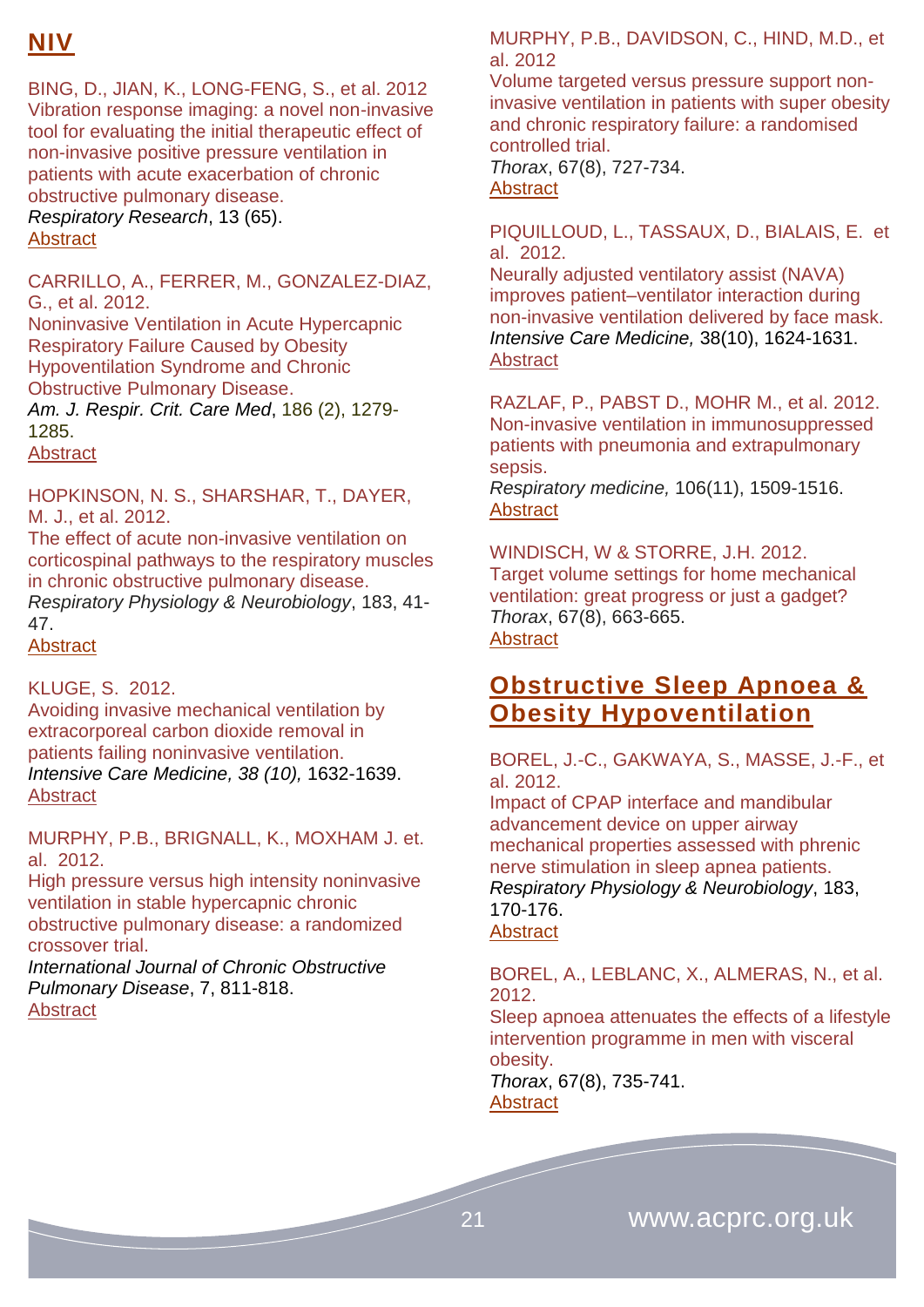BOTTINI, P., TARANTO-MONTEMURRON L., NOVALI M., et al. 2012.

Effects of CPAP on systemic hypertension in OSAH: A monocentric, observational, cohort study.

*Respiratory medicine,* 106(9), 1329-1334. **[Abstract](http://www.resmedjournal.com/article/S0954-6111(12)00190-4/abstract)** 

CARRILLO, A., FERRER, M., GONZALEZ-DIAZ, G., et al. 2012.

Noninvasive Ventilation in Acute Hypercapnic Respiratory Failure Caused by Obesity Hypoventilation Syndrome and Chronic Obstructive Pulmonary Disease. *Am. J. Respir. Crit. Care Med*, 186 (2), 1279-

1285.

[Abstract](http://ajrccm.atsjournals.org/content/186/12/1279.abstract)

MARTINEZ-GARCIA, M.-A., CAMPOS-RODRIGUEZ, F., CATALAN-SERRA, P., et al. 2012.

Cardiovascular Mortality in Obstructive Sleep Apnea in the Elderly: Role of Long-Term Continuous Positive Airway Pressure Treatment A Prospective Observational Study.

*Am. J. Respir. Crit. Care Med*, 186 (9), 909-916. **[Abstract](http://ajrccm.atsjournals.org/content/186/9/909.abstract)** 

MURPHY, P.B., DAVIDSON, C., HIND, M.D., et al. 2012

Volume targeted versus pressure support noninvasive ventilation in patients with super obesity and chronic respiratory failure: a randomised controlled trial.

*Thorax*, 67(8), 727-734. [Abstract](http://thorax.bmj.com/content/67/8/727.abstract)

NIETO, F., PEPPARD, P., YOUNG, T., et al. 2012.

Sleep-disordered Breathing and Cancer Mortality: Results from the Wisconsin Sleep Cohort Study.

*Am. J. Respir. Crit. Care Med*, 186 (2), 190-194. **[Abstract](http://ajrccm.atsjournals.org/content/186/2/190.abstract)** 

WEAVER, T., MANCINI, C., MAISLIN, G., et al. 2012.

Continuous Positive Airway Pressure Treatment of Sleepy Patients with Milder Obstructive Sleep Apnea.

*Am. J. Respir. Crit. Care Med* ,186 (7), 677-683. **[Abstract](http://ajrccm.atsjournals.org/content/186/7/677.abstract)** 

YAHRANI, A., ALI, A., RAYMOND, N., et al. 2012.

Obstructive Sleep Apnea and Diabetic **Neuropathy** A Novel Association in Patients with Type 2 Diabetes. *Am. J. Respir. Crit. Care Med*, 186 (5), 434-441. [Abstract](http://ajrccm.atsjournals.org/content/186/5/434.abstract)

### <span id="page-21-0"></span>**Oxygen**

PUGH, S. & ENRIGHT, S. 2012. A qualitative study into the experiences of living with long term oxygen therapy: the perspective of patients with chronic obstructive pulmonary disease.

*Journal of the ACPRC,* 44, 22-27. [Full text PDF](http://www.acprc.org.uk/dmdocuments/RBH%20Journal%202012.pdf)

# <span id="page-21-1"></span>**Paediatrics (non-CF)**

BURGESS, J.A., ABRAMSON, M.J., GURRIN, L.C., et al. 2012. [Childhood](http://journal.publications.chestnet.org/article.aspx?articleid=1215981) Infections and the Risk of Asthma: A [Longitudinal](http://journal.publications.chestnet.org/article.aspx?articleid=1215981) Study Over 37 Years. *Chest,* 142(3), 647-654. **[Abstract](http://journal.publications.chestnet.org/article.aspx?articleid=1215981)** 

FRASER, C.D., JAQUISS, R.D., ROSENTHAL, D.N. et al. 2012. Prospective Trial of a Pediatric Ventricular Assist Device. *New England Journal of Medicine*, 367, 532-541. [Full text PDF](http://www.nejm.org/doi/pdf/10.1056/NEJMoa1014164)

HULL, J., ANIAPRAVAN, R., CHAN, E., et al. 2012 Guidelines for respiratory management of children with neuromuscular disease. *Thorax*, 67, supp1. **[Abstract](http://thorax.bmj.com/content/67/Suppl_1/i1.extract)** 

KELLY, H.W., STERNBERG, A.L., LESCHER, R. et al. 2012. Effect of Inhaled Glucocorticoids in Childhood on Adult Height. *New England Journal of Medicine*, 367, 904-912. **[Abstract](http://www.nejm.org/doi/full/10.1056/NEJMoa1203229)** 

22 www.acprc.org.uk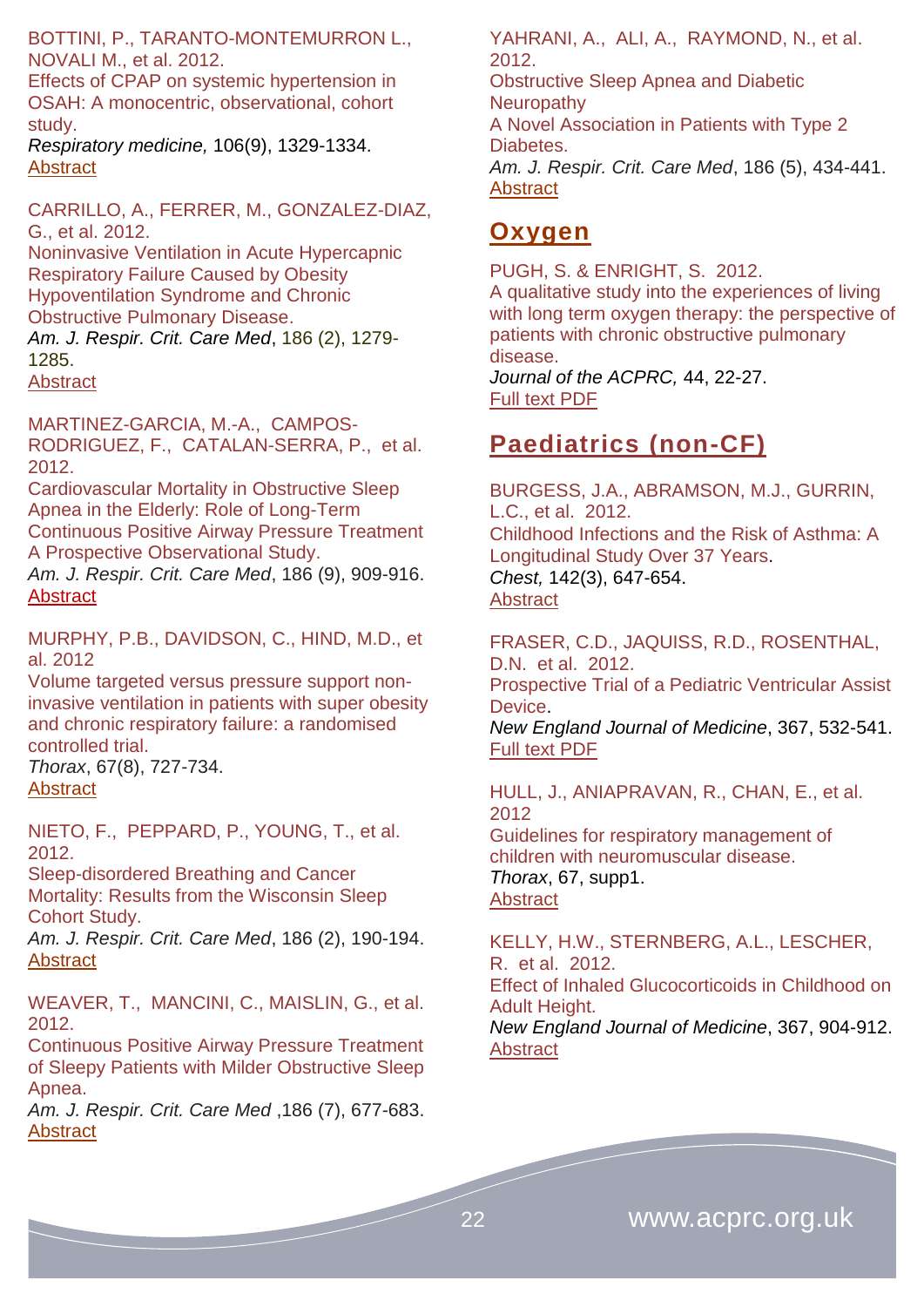METCALF, B., HENLEY, W. & WILKIN, T. 2012. Effectiveness of intervention on physical activity of children: systematic review and meta-analysis of controlled trials with objectively measured outcomes (EarlyBird 54).

*BMJ*, 345:e5888 (Published 27 September 2012) [Abstract](http://www.bmj.com/content/345/bmj.e5888.pdf%2Bhtml)

### <span id="page-22-0"></span>**Neonatal care**

COSTELOE, K.L., HENNESSY, E.M., HAIDER, S. et al. 2012.

Short term outcomes after extreme preterm birth in England: comparison of two birth cohorts in 1995 and 2006 (the EPICure studies).

*BMJ*, 345:e7976 (Published 4 December 2012) [Full text PDF](http://www.bmj.com/content/345/bmj.e7976.pdf%2Bhtml)

HARTNETT, M.E., & PENN, J.S. 2012. Mechanisms and Management of Retinopathy of Prematurity.

*New England Journal of Medicine,* 367, 2515- 2526.

**[Abstract](http://www.nejm.org/doi/full/10.1056/NEJMra1208129)** 

KAPLAN, E., BAR-YISHAY, E., PRAIS, D., KLINGER et. al. 2012. [Encouraging](http://journal.publications.chestnet.org/article.aspx?articleid=1215985) Pulmonary Outcome for Surviving, [Neurologically](http://journal.publications.chestnet.org/article.aspx?articleid=1215985) Intact, Extremely Premature Infants in the [Postsurfactant](http://journal.publications.chestnet.org/article.aspx?articleid=1215985) Era. *Chest,* 142(3), 725-733. **[Abstract](http://journal.publications.chestnet.org/article.aspx?articleid=1215985)** 

MOORE, T., HENNESSY, E.M., MYLES, J. et al. 2012.

Neurological and developmental outcome in extremely preterm children born in England in 1995 and 2006: the EPICure studies. *BMJ*, 345:e7961 (Published 4 December 2012). [Full text PDF](http://www.bmj.com/content/345/bmj.e7961.pdf%2Bhtml)

VAUCHER Y.E., PERALTA-CARCELEN, M., FINER, N.N., et al. 2012. Neurodevelopmental Outcomes in the Early CPAP and Pulse Oximetry Trial. *New England Journal of Medicine*, 367, 2495- 2504.

<span id="page-22-1"></span>**Abstract** 

# **Physiology**

BUTLER, J.P., LORING, S.H., PATZ, S. et al. 2012.

Evidence for Adult Lung Growth in Humans. *New England Journal of Medicine*, 367, 244-247. [Full text PDF](http://www.nejm.org/doi/pdf/10.1056/NEJMoa1203983)

### <span id="page-22-2"></span>**Respiratory Physiotherapy**

CARVAHLO DE MIRANDA CHAVES, R., SUESADA M., POLISEL F., et al. 2012. Respiratory physiotherapy can increase lower esophageal sphincter pressure in GERD patients.

*Respiratory medicine,* 106(12), 1794-1799. [Abstract](http://www.resmedjournal.com/article/S0954-6111(12)00319-8/abstract)

ELLIOTT, S. 2012.

A study to investigate the clinical use and outcomes of EZPAP positive pressure device to determine its effectiveness as an adjunct to respiratory physiotherapy.

*Journal of the ACPRC,* 44, 4-11. [Full text PDF](http://www.acprc.org.uk/dmdocuments/RBH%20Journal%202012.pdf)

HOBBS, J., CONWAY, J. & CRADDOCK, D. 2012

Validity and reliability validation of a questionnaire to explore physiotherapy practice into the use and delivery of nebulised isotonic saline in the UK. *Journal of the ACPRC,* 44, 12-21. [Full text PDF](http://www.acprc.org.uk/dmdocuments/RBH%20Journal%202012.pdf)

HOLLAND, A. HILL, C. JONES, A. & MCDONALD, C. 2012 Breathing exercises for chronic obstructive pulmonary disease. *Cochrane Database of Systematic Reviews,* 10. **[Abstract](http://onlinelibrary.wiley.com/doi/10.1002/14651858.CD008250.pub2/abstract)** 

### <span id="page-22-3"></span>**Cardiorespiratory Physiotherapy Education**

REEVE, J., SKINNER, M., LEE, A., et al., 2012. Investigating factors influencing 4th-year physiotherapy students' opinions of cardiorespiratory physiotherapy as a career path. *Physiotherapy Theory and Practice,* 28(5), 391– 401.

<span id="page-22-4"></span>[Abstract](http://informahealthcare.com/doi/abs/10.3109/09593985.2011.619249)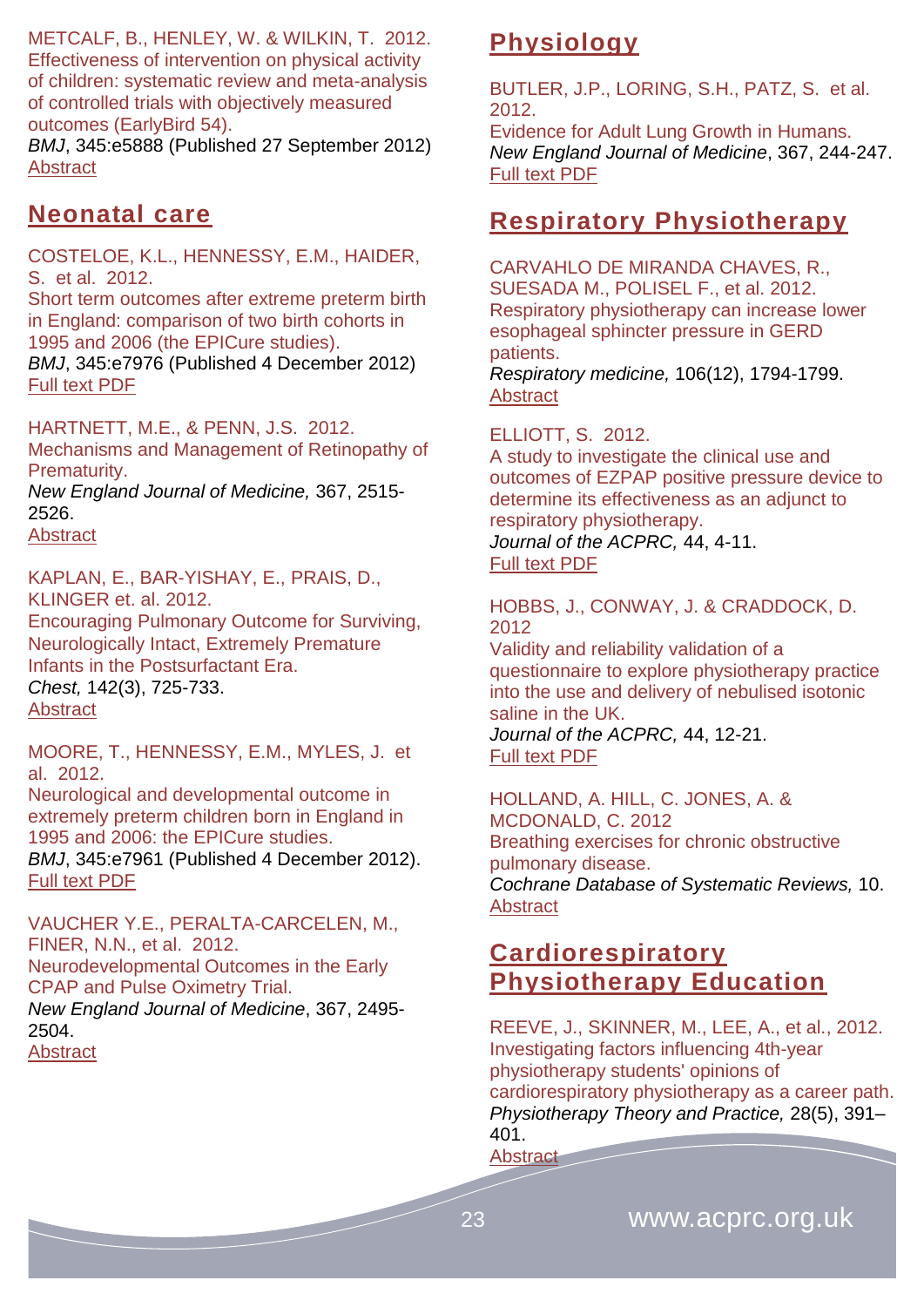# **Smoking Cessation**

CECERE, L. M., WILLIAMS E. C., SUN H., et al. 2012 Smoking cessation and the risk of hospitalization for pneumonia. *Respiratory medicine,* 106(7), 1055-1062. [Abstract](http://www.resmedjournal.com/article/S0954-6111(12)00128-X/abstract)

KIM, C. K., KIM, B. J., RYU, W.-S., et al. 2012. Impact of smoking cessation on the risk of subarachnoid haemorrhage: a nationwide multicentre case control study. *Journal of Neurology, Neurosurgery & Psychiatry,* 83**,** 1100-1103. **[Abstract](http://www.ncbi.nlm.nih.gov/pubmed/?term=Impact+of+smoking+cessation+on+the+risk+of+subarachnoid+haemorrhage%3A+a+nationwide+multicentre+case+control+study.)** 

### <span id="page-23-0"></span>**Surgery**

# <span id="page-23-1"></span>**Cardiothoracic Surgery**

DIAZ-RAVETLLAT, V., FERRER M., GIMFERRER-GAROLERA J. M., et al. 2012. Risk factors of postoperative nosocomial pneumonia after resection of bronchogenic carcinoma.

*Respiratory medicine*, 106(10), 1463-1471. **[Abstract](http://www.resmedjournal.com/article/S0954-6111(12)00270-3/abstract)** 

EBERHARDT, R., GOMPELMANN, D., SCHUHMANN, M., et al. 2012. [Complete](http://journal.publications.chestnet.org/article.aspx?articleid=1216046) Unilateral vs Partial Bilateral [Endoscopic](http://journal.publications.chestnet.org/article.aspx?articleid=1216046) Lung Volume Reduction in Patients With Bilateral Lung [Emphysema.](http://journal.publications.chestnet.org/article.aspx?articleid=1216046) *Chest,* 142(4), 900-908. **[Abstract](http://journal.publications.chestnet.org/article.aspx?articleid=1216046)** 

FREITAS, E. SOARES, B. CARDOSO, J. & ATALLAH, Á. 2012.

Incentive spirometry for preventing pulmonary complications after coronary artery bypass graft. *Cochrane Database of Systematic Reviews*, 9. **[Abstract](http://onlinelibrary.wiley.com/doi/10.1002/14651858.CD004466.pub3/abstract)** 

HULZEBOS, E. SMIT, Y. HELDERS, P.& VAN MEETEREN, N. 2012

Preoperative physical therapy for elective cardiac surgery patients.

*Cochrane Database of Systematic Reviews*, 11. **[Abstract](http://onlinelibrary.wiley.com/doi/10.1002/14651858.CD010118.pub2/abstract)** 

KIM, V., KRETSCHMAN., STERNBERG, A., et al. 2012.

Weight Gain after Lung Reduction Surgery Is Related to Improved Lung Function and Ventilatory Efficiency.

*Am. J. Respir. Crit. Care Med*, 186 (11), 1109- 1116.

### **[Abstract](http://ajrccm.atsjournals.org/content/186/11/1109.abstract)**

SLEBOS, D.-J., KLOOSTER, K., ERNST, A., et al. 2012.

[Bronchoscopic](http://journal.publications.chestnet.org/article.aspx?articleid=1215973) Lung Volume Reduction Coil [Treatment](http://journal.publications.chestnet.org/article.aspx?articleid=1215973) of Patients With Severe [Heterogeneous](http://journal.publications.chestnet.org/article.aspx?articleid=1215973) Emphysema. *Chest*, 142(3), 574-582. **[Abstract](http://journal.publications.chestnet.org/article.aspx?articleid=1215973)** 

### WHITSITT, D. 2012.

Coping strategies and adaptation to coronary artery bypass surgery as experienced by three couples.

*Heart and Lung*, 41(4), 350-359. [Abstract](http://www.heartandlung.org/article/S0147-9563(12)00086-6/abstract)

WRIGHT, S., DOWSLAND, A. & ANDERSON, J. 2012.

An Evidence and Consensus Opinion Based Approach to support the selective use of incentive spirometry following elective cardiac surgery: considerations for practice. *Journal of the ACPRC,* 44, 35-41. [Full text PDF](http://www.acprc.org.uk/dmdocuments/RBH%20Journal%202012.pdf)

### <span id="page-23-2"></span>**General Surgery**

AVRIEL, A., WARNER E., AVINOACH E., et al., 2012.

Major respiratory adverse events after laparascopic gastric banding surgery for morbid obesity.

*Respiratory medicine,* 106(8), 1192-1198. **[Abstract](http://www.resmedjournal.com/article/S0954-6111(12)00185-0/abstract)** 

LEDERLE, F.A., FREISHLAG, J.A., KYRIAKIDES, T.C., et al. 2012. Long-Term Comparison of Endovascular and Open Repair of Abdominal Aortic Aneurysm. *New England Journal of Medicine*, 367, 1988- 1997.

**[Abstract](http://www.nejm.org/doi/full/10.1056/NEJMoa1207481)**